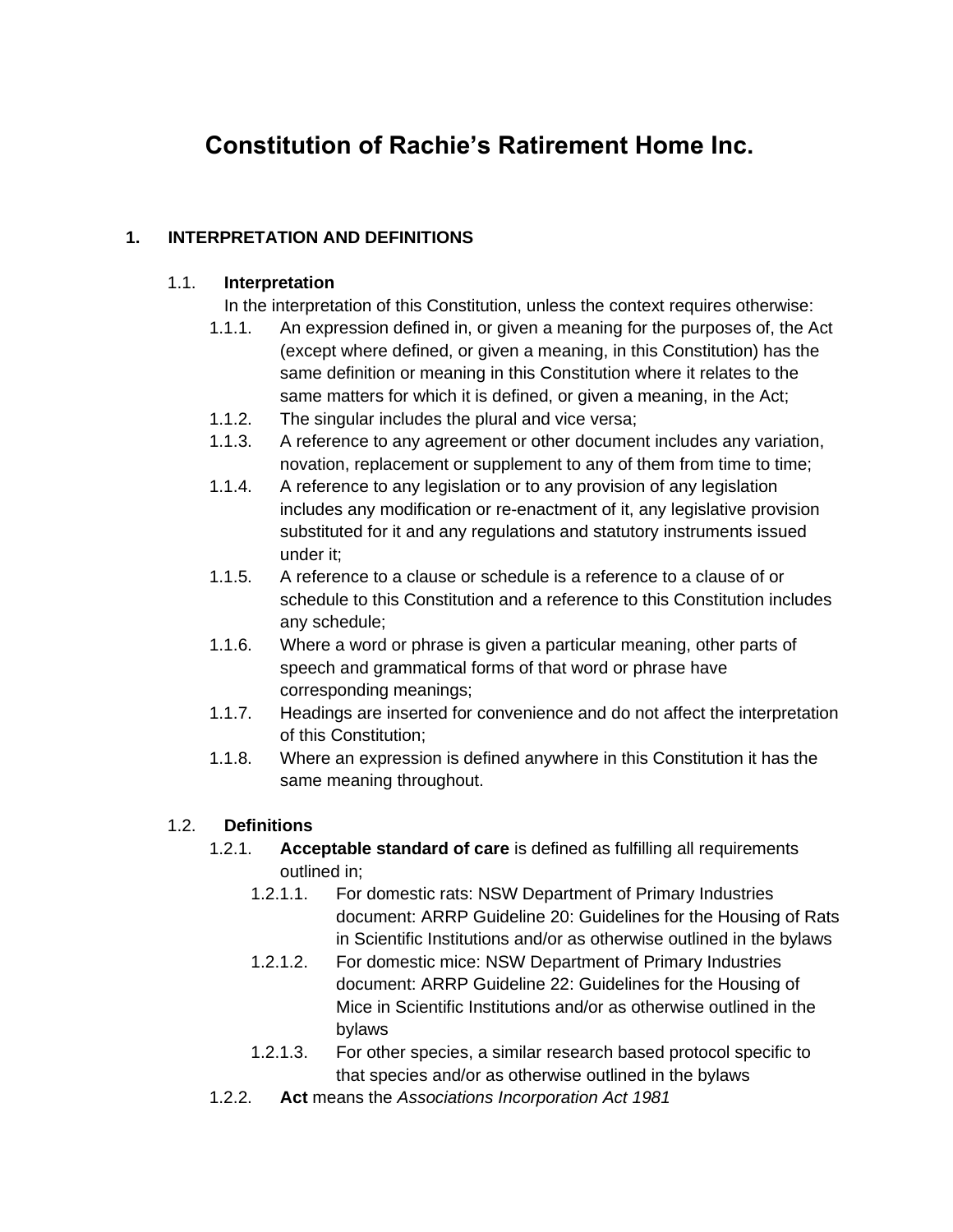- 1.2.3. **AGM** means annual general meeting.
- 1.2.4. **Animal** refers primarily to rats and mice but may be extended based on context to include any domestic, captive or wild animal which the relevant members of the association and/or the association as an entity are willing, trained, equipped and legally able to work with.
- 1.2.5. **Applicable Not-for-Profit Laws** means any law relating to the regulation of charities or not for profit entities applicable to the Association, including:
	- 1.2.5.1. the Tax Act;
	- 1.2.5.2. the *Australian Charities and Not-for-profits Commission Act 2012 (Cth)*, or any other legislation relating to the establishment or operation of an Australian charities commission and/or a national regulatory framework and/or a national education body or otherwise for the not for profit sector, as modified or amended from time to time and includes any regulations made under that Act or any other such legislation and any rulings or requirements of the Commissioner of the Australian Charities and Not for profits Commission under that Act, or any commissioner or body under any other such legislation, having application to the Company; and
	- 1.2.5.3. Legislation of any State or Territory of Australia, or the Commonwealth of Australia, regulating the raising of funds for charitable purposes and applicable to the Association.
- 1.2.6. **Application** means an application for Membership of the Association pursuant to Clause 6.1
- 1.2.7. **Association** refers to Rachie's Ratirement Home Inc.
- 1.2.8. **Bylaws** means the bylaws of the Association made pursuant to Clause 37
- 1.2.9. **Committee** and committee member(s) means the association's committee of management and the members of the committee of management respectively
- 1.2.10. **Constitution** means this constitution of the Association as amended from time to time.
- 1.2.11. **Corporate Member** has the meaning given to it in Clause 5.5
- 1.2.12. **Family Member** has the meaning given to it in Clause 5.6
- 1.2.13. **Financial Year** is the period commencing on 1 July in each year and ending on 30 June of the following year.
- 1.2.14. **General meeting** means the meetings of members of the association as described in Clause 30, consisting of AGMs and special general meetings
- 1.2.15. **Life Member** has the meaning given to it in Clause 5.3
- 1.2.16. **Invasive** refers to rodent or small mammal species not endemic to Australia but having established as a pest population outside of domestic settings.
- 1.2.17. **Junior Member** has the meaning given to it in Clause 5.4
- 1.2.18. **Member** means a member of the Association, however described.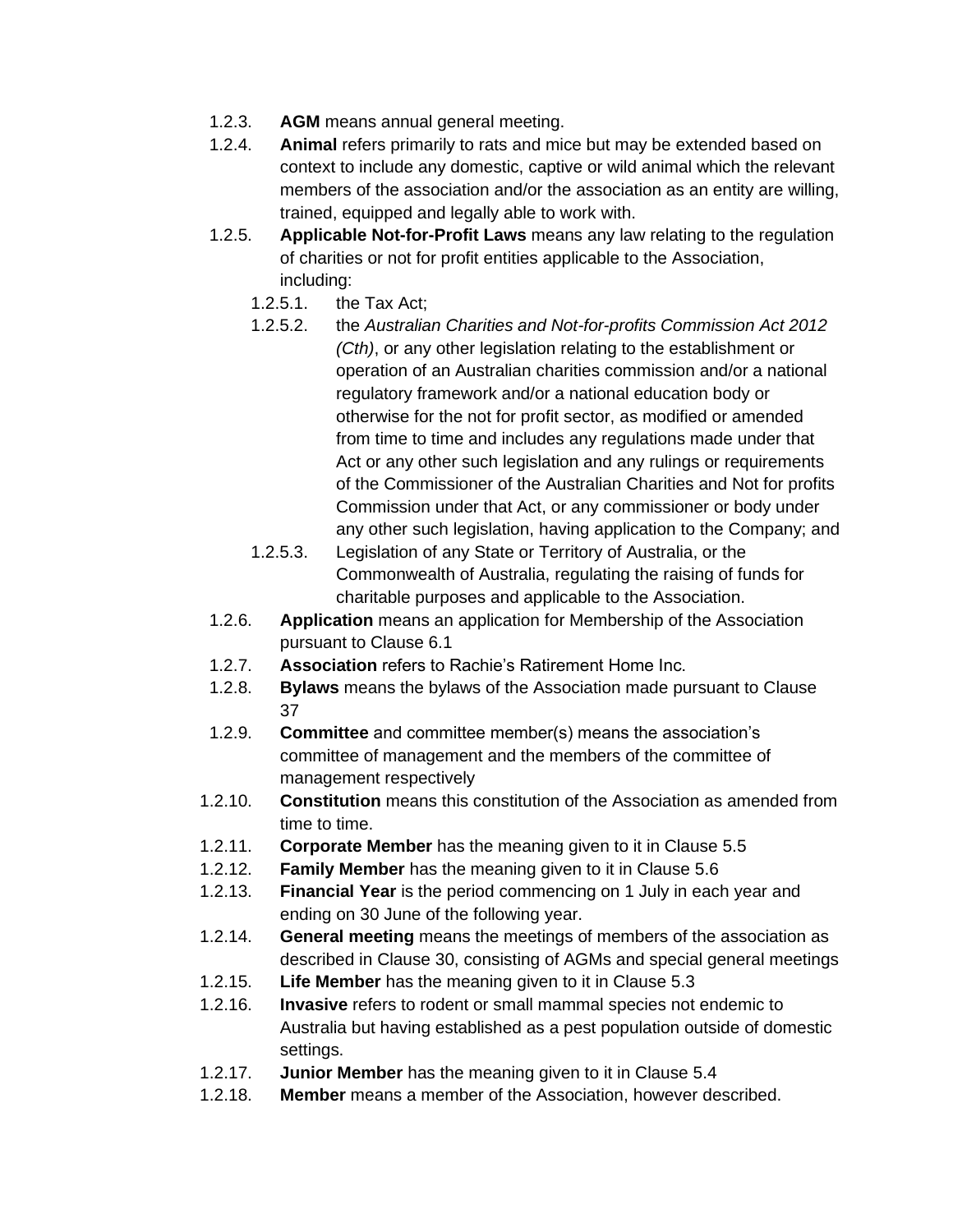- 1.2.19. **Membership** has a corresponding meaning.
- 1.2.20. **Mouse** refers typically to domesticated Mus musculus but may include any mammal or marsupial which are commonly referred to as mice
- 1.2.21. **Native** refers to any rodent or small mammal species considered ecologically native to Australia
- 1.2.22. **Objects** means the objects of the Association as described in clause 3
- 1.2.23. **Ordinary Member** has the meaning given to it in Clause 5.2
- 1.2.24. **Rat** refers typically to domesticated Rattus norvegicus but may include any mammal or marsupial which are commonly referred to as rat
- 1.2.25. **Register** means the Association's register of Members
- 1.2.26. **Rescue** refers to the process of, or animals having gone through the process of, coming into the ownership of the Association, where the animal is suffering or likely to suffer as a result of having no owner at the time of rescue who is providing an acceptable standard of care.
- 1.2.27. **Rescue, The**: Dependant on context, rescue may also refer to the main physical site where the animals of the association reside when not in foster care
- 1.2.28. **Special Resolution** means a resolution that can only be passed by at least 75% of those entitled to vote on the resolution casting a vote in favour of the resolution in accordance with either the Act or this **Constitution**
- 1.2.29. **Surrender** refers to the process of, or animals having gone through the process of, an owner willingly and irrevocably handing ownership of an animal to the association
- 1.2.30. **Tax Act** means the *Income Tax Assessment Act 1936 (Cth)* and the *Income Tax Assessment Act 1997 (Cth)* as applicable, as modified or amended from time to time and includes any regulations made under the Tax Act and any applicable rulings guidelines or other requirements of the Commissioner of Taxation having application to the Society
- 1.2.31. **Unincorporated association** refers to the community group known as Rachie's Ratirement Home

#### **2. NAME**

2.1. The name of the incorporated association is Rachie's Ratirement Home Inc.

#### **3. OBJECTS**

- 3.1. The association is a not for profit charity with the purpose of preventing or relieving the suffering of animals by:
	- 3.1.1. As a principal activity; providing short-term direct care to animals that have been lost, mistreated or are without owners, and rehabilitating orphaned, sick or injured animals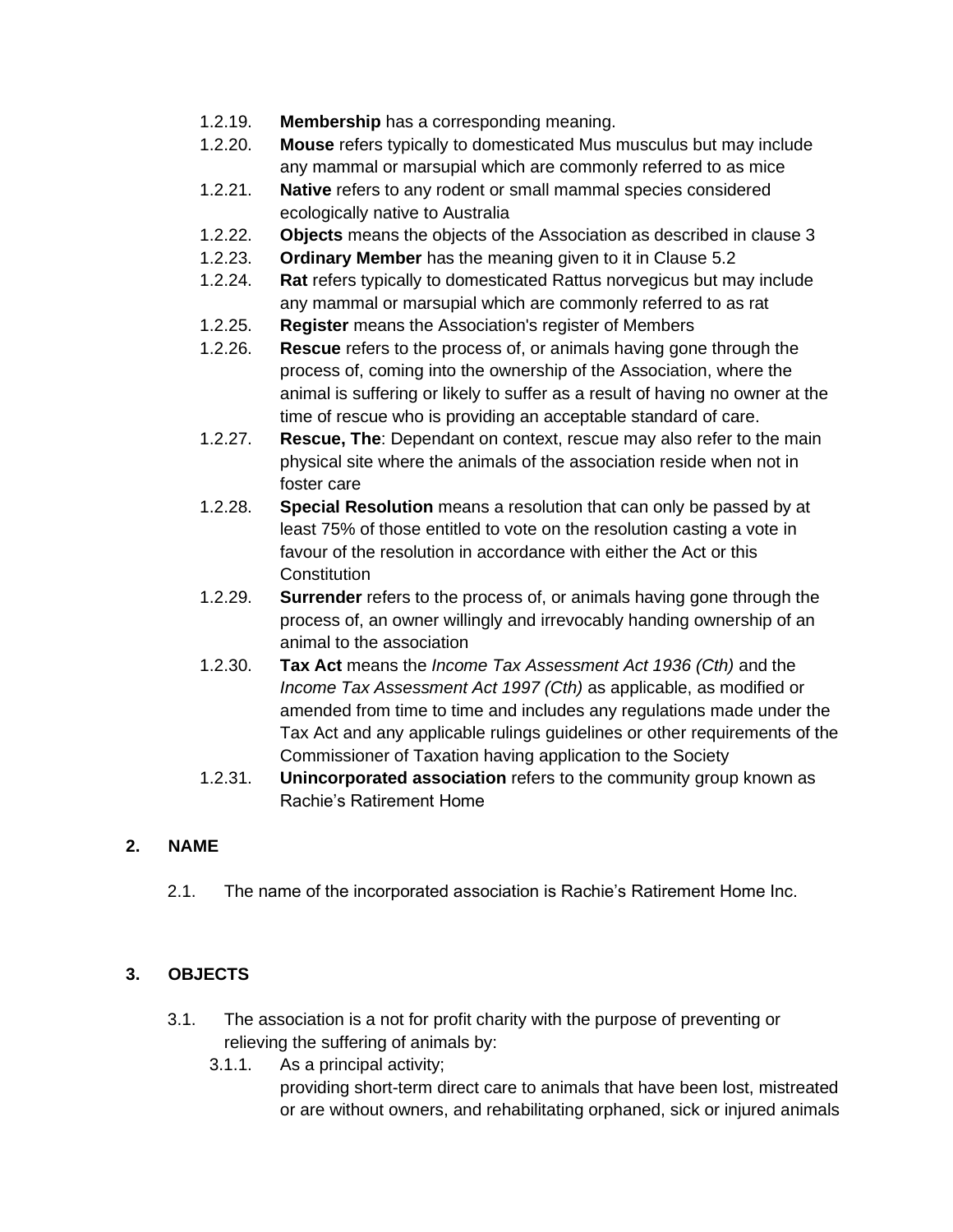that have been lost, mistreated or are without owners, with the intent to find permanent homes for all suitable animals.

- 3.1.2. Providing a standard of care and welfare for all animals under ownership of the rescue such that all physical, mental, behavioural and medical needs are met including social needs and end of life care;
- 3.1.3. Providing education not only relevant to the standard of care that the association recommends and practices, but to improve the welfare of animals who do not have access to such care for any reason, including but not limited to; distance from resources, socioeconomic status, vet inaccessibility and impracticality.
- 3.1.4. Providing education and counsel to individuals, organisations, businesses and governing bodies for the purposes of increasing the quality of life of rodents;
- 3.1.5. Producing and/or distributing accessible, evidence based educational resources, with the goal of improving public knowledge of and quality of care for rodents;
- 3.1.6. Conducting, managing, operating or encouraging and supporting homes, shelters and other necessary infrastructure for the care, treatment, maintenance, transport and protection of animals;
- 3.1.7. Conducting such fundraising activities, enterprises and appeals to assist in funding the association's activities in furtherance of these objects;
- 3.1.8. Supporting and working with other charitable institutions with like objects in activities which are in accordance with the mission and policies of the association.
- 3.2. The association is also a not for profit charity with the secondary purpose of enhancing the natural environment of Australia by:
	- 3.2.1. Producing and/or distributing accessible, evidence based educational resources with the goal of improving public knowledge of the differences between invasive and native rodents and other small mammals;
	- 3.2.2. Advocating for and educating about the importance of minimising animal suffering and native animal casualty during necessary rodent pest control endeavours;
	- 3.2.3. Educating about non domesticated invasive rodents and advocating for the importance of preventing wild release of any invasive species.

# **4. POWERS**

- 4.1. The association may only exercise its powers to carry out the objects of the association, and all things incidental or convenient in relation to such endeavours
- 4.2. The association has the powers of an individual
- 4.3. The association may, for example;
	- 4.3.1. enter into contracts; and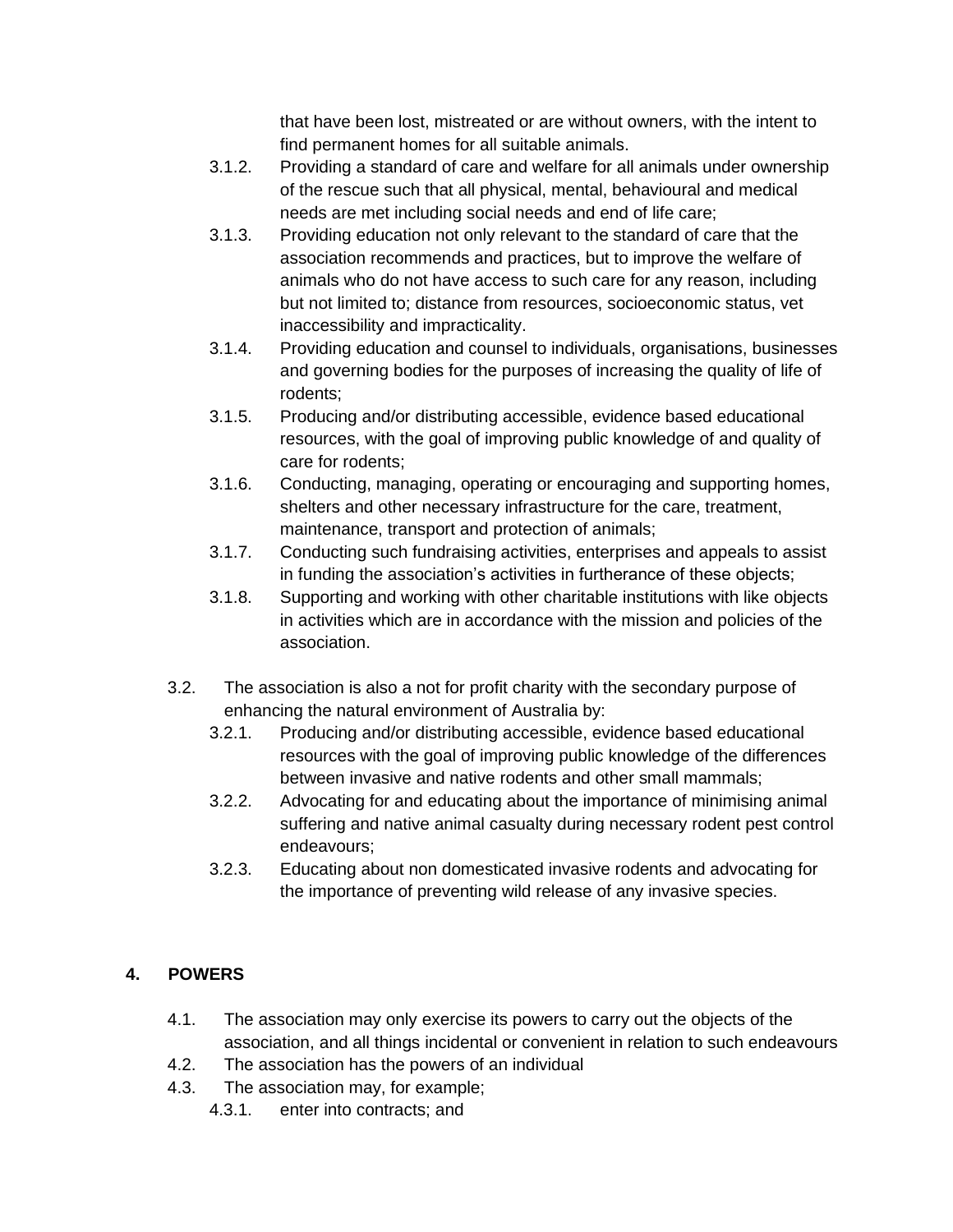- 4.3.2. acquire, hold, deal with and dispose of property; and
- 4.3.3. make charges for services and facilities it supplies; and
- 4.3.4. do other things necessary or convenient to be done in carrying out its affairs.
- 4.4. The association may take over the funds and other assets and liabilities of the present unincorporated association known as Rachie's Ratirement Home.
- 4.5. The association may also issue secured and unsecured notes, debentures and debenture stock for the association

#### **5. MEMBERSHIP**

#### **5.1. Members**

- 5.1.1. The number of Members is unlimited.
- 5.1.2. Those people who were Members of the unincorporated association immediately prior to the adoption of this Constitution and who provided their written consent to be Members subject to this Constitution effective from the date of adoption of this Constitution, and have paid the relevant membership fee (if any), become Ordinary Members of the incorporated association at the date of adoption of this Constitution.
- 5.1.3. The rights and privileges of every Member:
	- 5.1.3.1. are personal to each Member and are not transferable by the Member's own act or by operation of law; and
	- 5.1.3.2. ceases on cessation of the Member's membership.
- 5.1.4. It is the responsibility and expectation of all members to;
	- 5.1.4.1. further the Objects of the association
	- 5.1.4.2. promote the interests of the association
	- 5.1.4.3. avoid any direct or indirect conflict with the interests of the association
	- 5.1.4.4. comply with this Constitution and any other bylaws, Clauses and policies of the association as amended from time to time
- 5.1.5. The management committee may regulate the conduct of Members through the introduction and amendment of codes of conduct to uphold the expected standard of conduct.
- 5.1.6. The Management Committee may, from time to time, create any additional categories of membership it deems appropriate.

#### **5.2. Ordinary Members**

- 5.2.1. A person is eligible to become an Ordinary Member if the person:
	- 5.2.1.1. is over 18 years of age;
	- 5.2.1.2. has demonstrated an interest in contributing to, participating in and/or supporting the association and its Objects;
	- 5.2.1.3. pays the relevant Membership Fee (if any)
- 5.2.2. Ordinary Members are entitled to:
	- 5.2.2.1. receive notices of General Meetings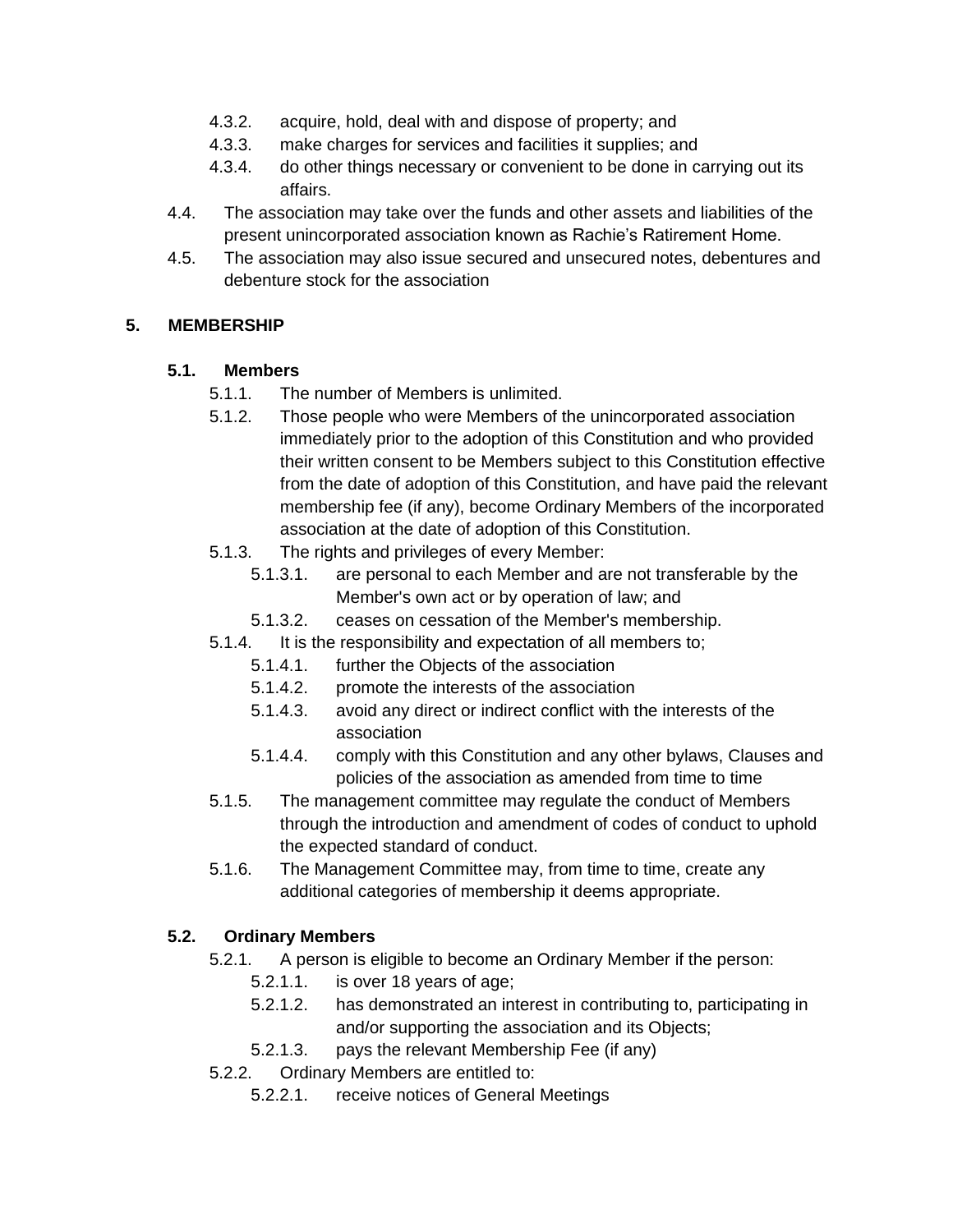5.2.2.2. speak and vote at General Meetings

## **5.3. Life Members**

- 5.3.1. A person is eligible to become an Life Member if the person:
	- 5.3.1.1. is over 18 years of age;
	- 5.3.1.2. Is determined by Special Resolution to have contributed in an extraordinary capacity to the objects and/or the association and that their continued input would be of benefit to the association
	- 5.3.1.3. pays the relevant Membership Fee (if any)
- 5.3.2. Life Members are entitled to:
	- 5.3.2.1. receive notices of General Meetings
	- 5.3.2.2. speak and vote at General Meetings

## **5.4. Junior Members**

- 5.4.1. A person is eligible to become a Junior Member if the person:
	- 5.4.1.1. is between 12 and 18 years of age;
	- 5.4.1.2. has demonstrated an interest in contributing to, participating in and/or supporting the association and its Objects;
	- 5.4.1.3. pays the relevant Membership Fee (if any)
- 5.4.2. Junior Members are entitled to:
	- 5.4.2.1. receive notices of General Meetings
	- 5.4.2.2. attend and observe General Meetings
- 5.4.3. Attendance to any association activities must be under the supervision of a parent or guardian if under 16 years of age

# **5.5. Corporate Members**

- 5.5.1. An organisation is eligible to become a Corporate Member if the organisation:
	- 5.5.1.1. has demonstrated an interest in contributing to, participating in and/or supporting the association and its Objects;
	- 5.5.1.2. has been determined, by Management Committee to be eligible on the grounds that the organisation has made a major contribution (either financial or otherwise) to the Association in the last financial year
	- 5.5.1.3. pays the relevant Administrative Fee (if any)
- 5.5.2. Only one membership can be active for an organisation in the same financial year.
- 5.5.3. Corporate Members are entitled to:
	- 5.5.3.1. receive notices of General Meetings
	- 5.5.3.2. speak and vote at General Meetings

#### **5.6. Family Members**

5.6.1. A group of people are eligible to become Family Members under a single membership if the group: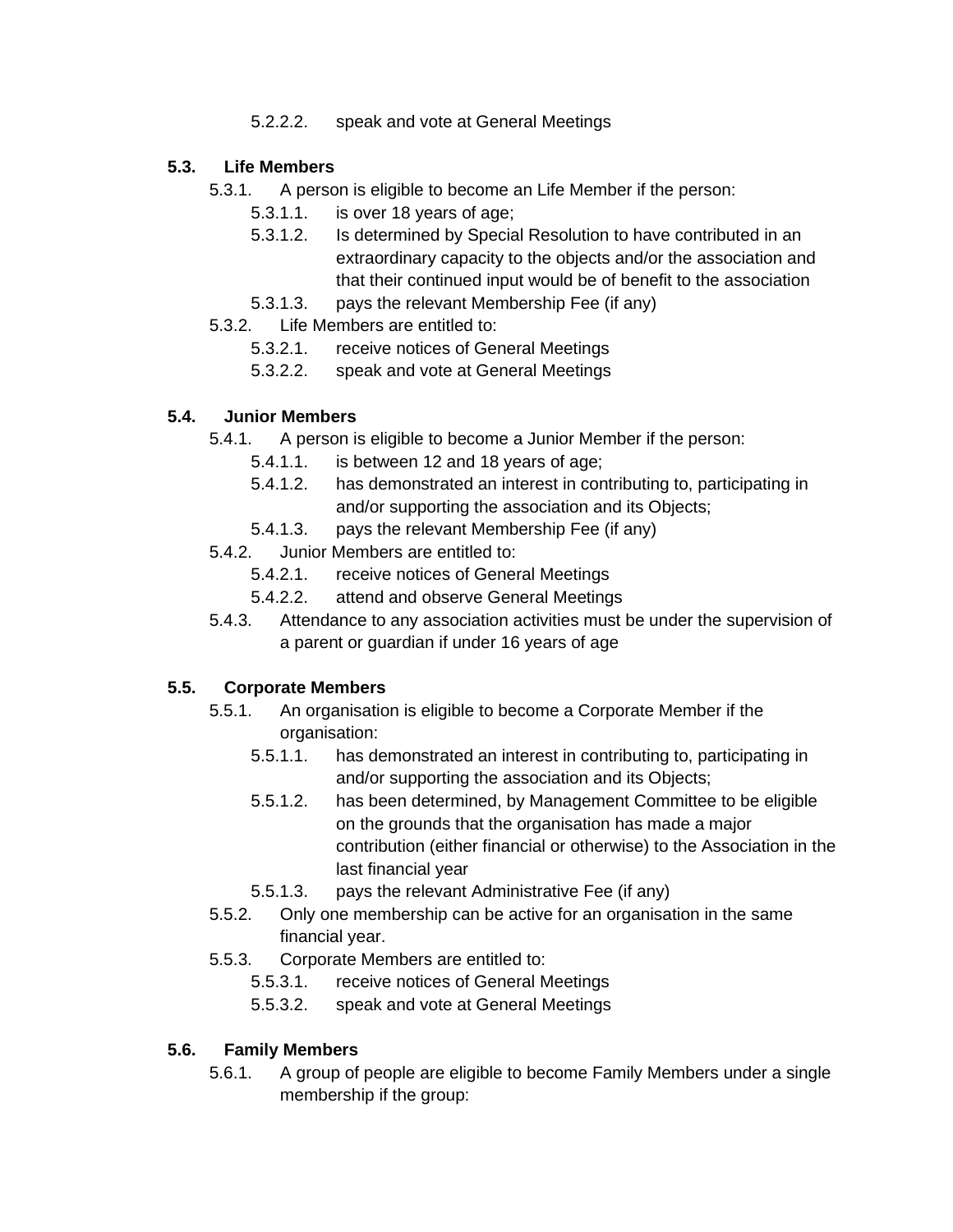- 5.6.1.1. has in its number at least one member over 18 years of age;
- 5.6.1.2. Identify as a family unit subject to the bylaws
- 5.6.1.3. Has, in the case of every member, demonstrated an interest in contributing to, participating in and/or supporting the association and its Objects;
- 5.6.1.4. pays the relevant Membership Fee (if any)
- 5.6.2. Family Members are entitled to:
	- 5.6.2.1. receive notices of General Meetings
	- 5.6.2.2. elect a representative of the family over 18 years of age to speak and have one vote per membership at General Meetings

#### **6. MEMBERSHIP APPLICATIONS**

- 6.1. Applications for membership of the association must be in a form approved by the Management Committee, be signed by the applicant and:
	- 6.1.1. include payment of the relevant Membership Fee;
	- 6.1.2. include a written commitment that at all times while a member of the Association the applicant will abide by:
		- 6.1.2.1. this Constitution; and
		- 6.1.2.2. the association's rules, bylaws and policies; and
		- 6.1.2.3. be signed by two current Members who support the applicant becoming a Member
- 6.2. As soon as practicable following receipt of an application for membership, the Secretary will ensure the applicant is informed of the existence and quantity of any public liability insurance possessed by the association.
- 6.3. The Management Committee will consider each application for membership at the next management meeting after the application is received. In considering an application for membership, the Management Committee may:
	- 6.3.1. accept or reject the application; or
	- 6.3.2. ask the applicant to give additional evidence of eligibility for membership.
- 6.4. If the Management Committee asks for additional evidence, its determination of the application for membership is deferred until the evidence is given.
- 6.5. The Management Committee does not have to give any reason for rejecting an application for membership.
- 6.6. As soon as practicable following the acceptance or rejection of an application for membership, the Secretary will send the applicant written notice of the acceptance or rejection (as applicable) of membership.
- 6.7. The right to reapply once an application has been rejected is at the discretion of the Management Committee as outlined in the bylaws.
- 6.8. The association is not obligated to disclose the reasons for rejection of a membership application.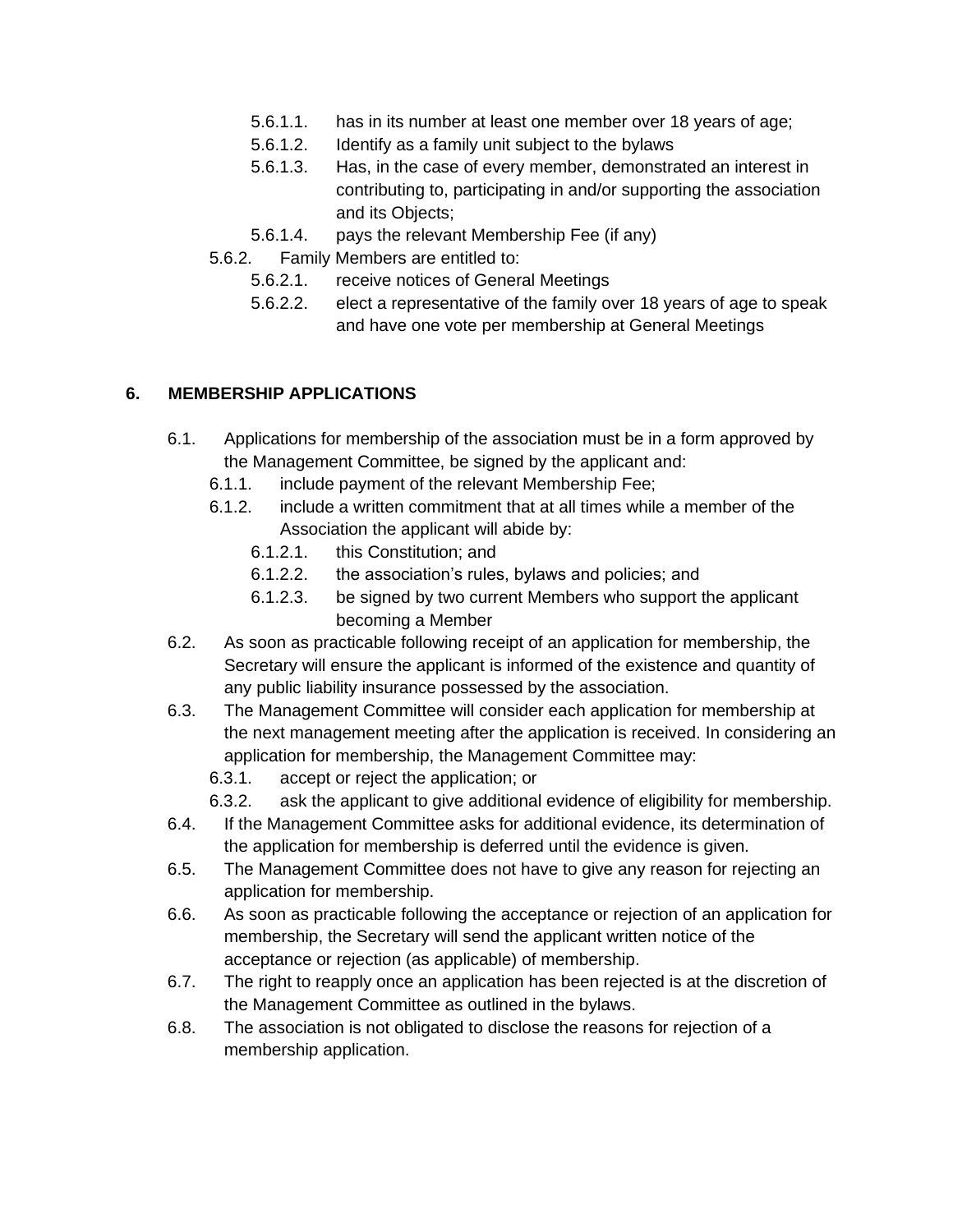- 6.9. Rejection of application for membership will result in a partial refund of fees paid, with an amount retained as an administrative fee, to be determined by the Management Committee from time to time.
- 6.10. New Members are not eligible to vote at General Meetings until two months after the Member is admitted as a Member.

Rejection of application:

- 6.11. The Management Committee may reject an application for membership for any reason, including but not limited to applications where in the applicant;
	- 6.11.1. Does not comply with this Constitution;
	- 6.11.2. Has been convicted of an animal cruelty related offence;
	- 6.11.3. Has been convicted of an indictable offence;
	- 6.11.4. in the opinion of the Management Committee, is not eligible to be a Member;
	- 6.11.5. has committed any act or omission that will, in the opinion of the Management Committee be injurious to the reputation or interests or activities of the association;
	- 6.11.6. Conducts themself in a way considered to be potentially injurious or prejudicial to the character, members or interests of the association;
	- 6.11.7. Practices, espouses or advocates treatment of animals that is not compatible with the standard of care advocated for by the association;
	- 6.11.8. violates any of the Association's rules, policies or procedures;
	- 6.11.9. makes false representations to the Association;
	- 6.11.10. steals from the Association;
	- 6.11.11. makes any unauthorised comment to the media or in a public forum in relation to the Association;
	- 6.11.12. destroys property or removes property belonging to the Association; or
	- 6.11.13. an administrator has been appointed to administer the applicant's financial, legal and business affairs.
- 6.12. An applicant may appeal their rejection by giving notice to the Secretary within seven days of receiving the notice of rejection.
- 6.13. The applicant must, in conjunction with the notice given on rejection, give a statement of the grounds which the applicant intends to rely upon for the purposes of the appeal.
- 6.14. At the next General Meeting of the association held after the applicant gives notice;
	- 6.14.1. the applicant appealing their rejection will be given an opportunity to present their case at a General Meeting, and a representative of the Management Committee may present the Management Committee's case in response; and
	- 6.14.2. the Members at the General Meeting may vote by majority to uphold or overturn the rejection and the decision of the Members at that General Meeting is final.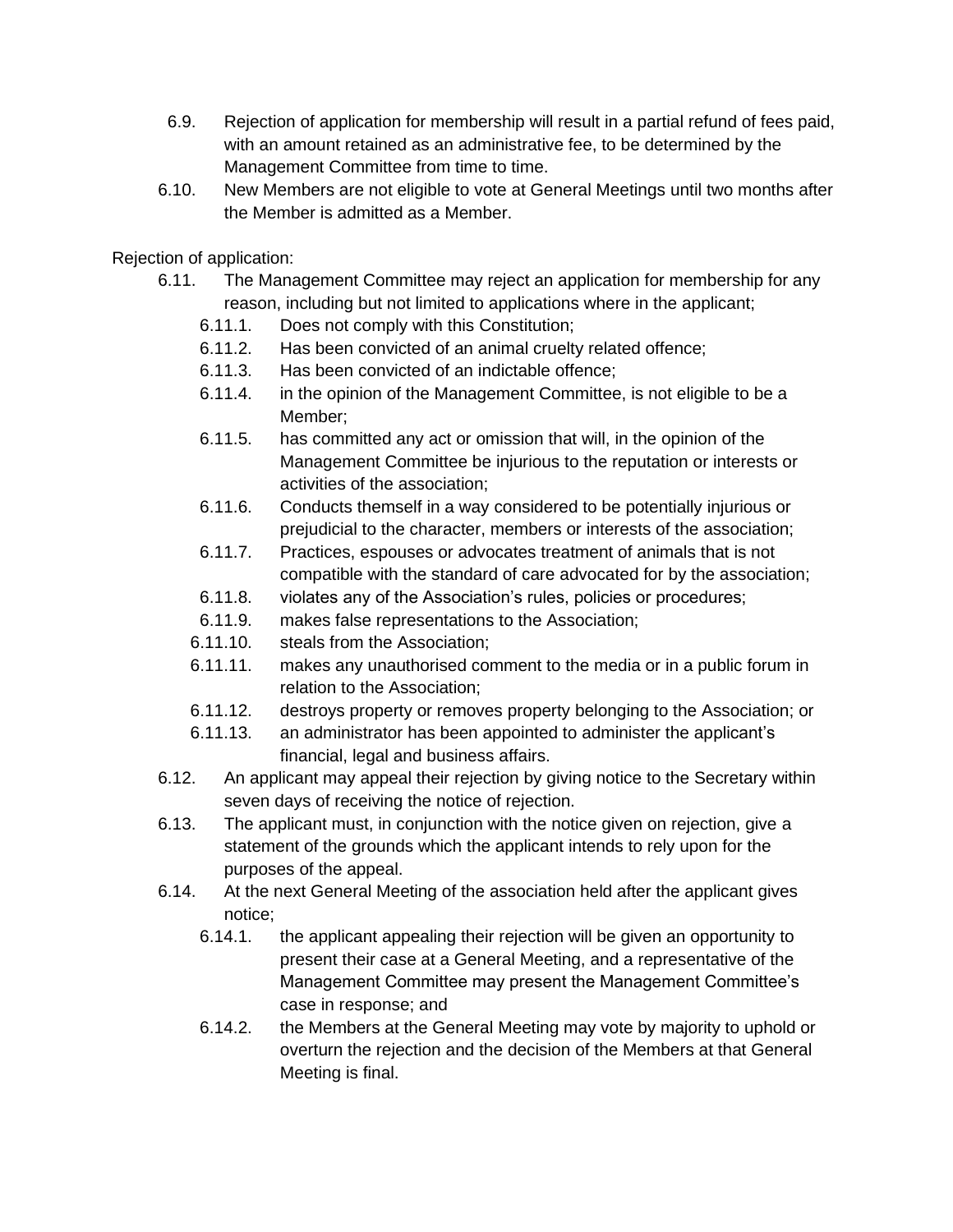6.14.3. An applicant appealing rejection at a General Meeting may only attend the meeting for the duration of the relevant appeal proceedings.

# **7. MEMBERSHIP FEES**

- 7.1. The Membership Fee for each class of membership will be determined by the Management Committee from time to time.
- 7.2. The method of payment for each class of membership will be determined by the Management Committee from time to time.
- 7.3. The Membership Fee period will commence on the date of the AGM each year, and the Membership Fee will be due in advance within 30 days of this date.
- 7.4. The first Membership Fee payable by Members as at the date of the adoption of this Constitution will be payable within 7 days of the date from which Membership Fees are determined by the Management Committee to be paid.
- 7.5. The Management Committee may determine that any Member admitted to membership during the 6 months prior to the next AGM will pay only one-half of the membership fee or have the fee waived for that year.

# **8. REGISTER OF MEMBERS**

- 8.1. Upon admission of a person or an organisation as a Member, the Member will be entered into the Register.
- 8.2. The Secretary must maintain a Register which must include:
	- 8.2.1. the name and address of each Member;
	- 8.2.2. the type of membership of each Member and the date of any change of membership type;
	- 8.2.3. the date on which each Member was admitted as a Member;
	- 8.2.4. the date (where applicable) when each Member resigns or ceases to be a Member; and
	- 8.2.5. where a Member is readmitted after previously resigning or having their membership terminated, this will be recorded in conjunction with the dates of their original admission, termination or resignation and readmission.
- 8.3. The Register will be made available for inspection by any Member for perusal at a reasonable time and date convenient to the Secretary and the Member concerned. Personal information such as address will be redacted from the viewable version of the Register for all perusal under this rule, unless required by law or subject to the Act.
- 8.4. Members must notify the Secretary of any change of any of its details that are recorded in the Register as soon as reasonably practicable.
- 8.5. The Management Committee may, with consent of a member of the association, withhold information about the member (other than the members full name) from the register available for inspection if the Management Committee has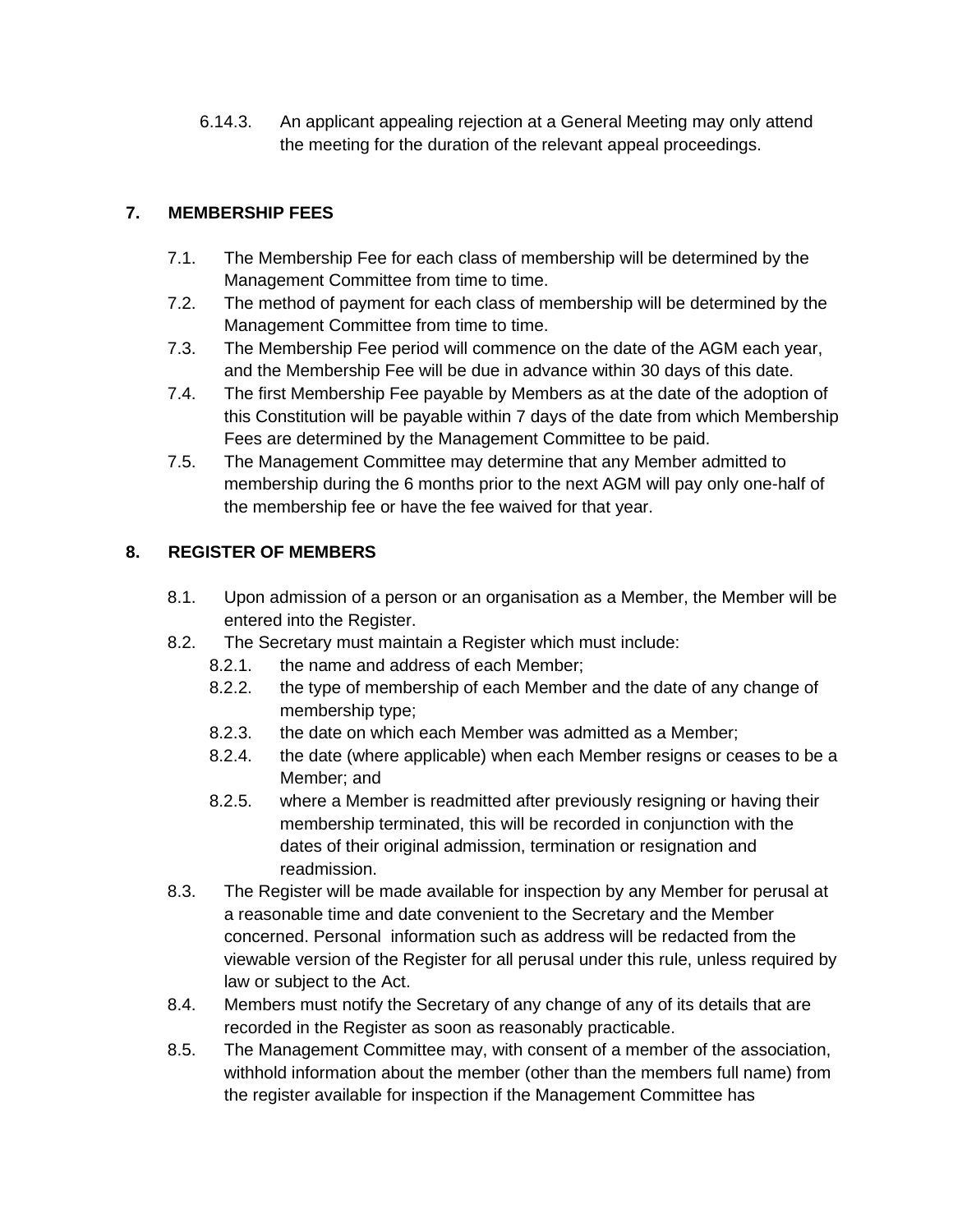reasonable grounds for believing the disclosure of the information would put the member at risk of harm.

- 8.6. Unless the use or disclosure of the information is approved by the association, a member of the association must not;
	- 8.6.1. use information obtained from the register of members of the association to contact, or send material to, another member of the association for any reason including but not limited to criminal activity or advertising for political, religious, charitable or commercial purposes; or
	- 8.6.2. disclose information obtained from the register to someone else, knowing that the information is likely to be used to contact, or send material to, another member of the association for any reason including but not limited to criminal activity or advertising for political, religious, charitable or commercial purposes.

## **9. SUSPENSION OR EXPULSION OF A MEMBER**

- 9.1. The Management Committee may resolve to suspend a Member's membership for a period of time and may require certain conditions be met for the suspension to be lifted, or expel the Member and cancel the Member's membership, if the Member:
	- 9.1.1. does not comply with this Constitution;
	- 9.1.2. is convicted of an animal cruelty related offence;
	- 9.1.3. Is convicted of an indictable offence;
	- 9.1.4. in the opinion of the Management Committee, is no longer eligible to be a Member;
	- 9.1.5. has committed any act or omission that will, in the opinion of the Management Committee be injurious to the reputation or interests or activities of the association;
	- 9.1.6. Conducts themself in a way considered to be injurious or prejudicial to the character, members or interests of the association;
	- 9.1.7. Practices, espouses or advocates treatment of animals that is not compatible with the standard of care advocated for by the association;
	- 9.1.8. violates any of the Association's rules, policies or procedures that apply to the Member;
	- 9.1.9. makes false representations to the Association;
	- 9.1.10. steals from the Association;
	- 9.1.11. makes any unauthorised comment to the media or in a public forum in relation to the Association;
	- 9.1.12. destroys property or removes property belonging to the Association; or
	- 9.1.13. an administrator has been appointed to administer the Member's financial, legal and business affairs.
- 9.2. If the Management Committee resolves to suspend the Member, the Management Committee may suspend the Member's membership:
	- 9.2.1. for such period of time the Management Committee thinks fit; and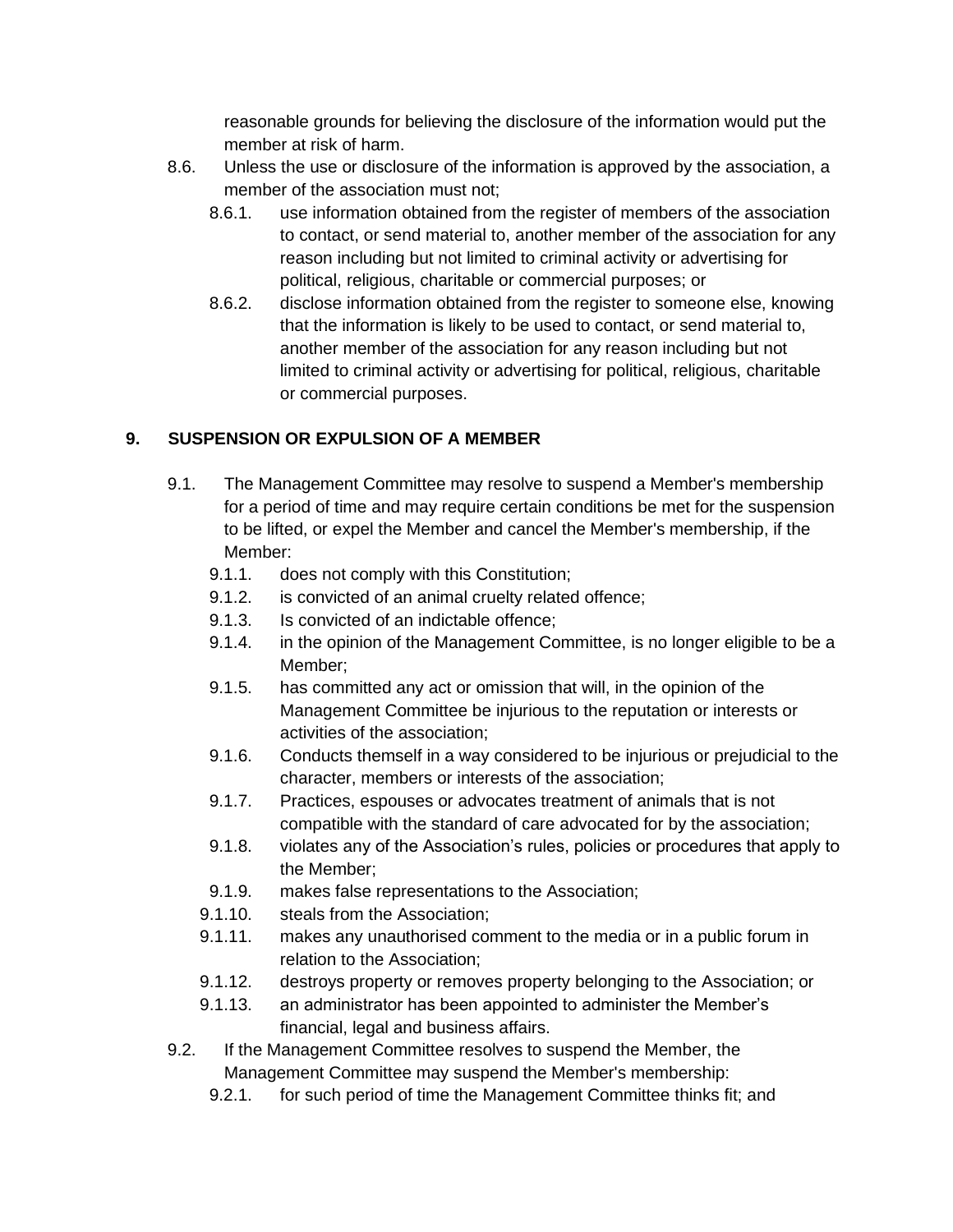- 9.2.2. require certain conditions are met before the Member's membership is reinstated.
- 9.3. A decision to suspend or expel a Member will take effect immediately.
- 9.4. The Secretary must give prompt written notice of the suspension or expulsion to the Member.
- 9.5. A suspended or expelled Member may appeal their suspension or expulsion by giving notice to the Secretary within seven days of receiving the notice of suspension or expulsion.
- 9.6. The Member must, in conjunction with the notice given on suspension or expulsion, give a statement of the grounds which the Member intends to rely upon for the purposes of the appeal.
- 9.7. At the next General Meeting of the association held after the Member gives notice;
	- 9.7.1. the Member appealing their suspension or expulsion will be given an opportunity at the General Meeting to present the Member's case fully and a representative of the Management Committee may present the Management Committee's case in response; and
	- 9.7.2. the Members at the General Meeting may:
		- 9.7.2.1. in the case of a suspended Member, vote by majority to lift or affirm the suspension; or
		- 9.7.2.2. in the case of an expelled Member, vote by Special Resolution to reinstate the expelled Member's membership, and the decision of the Members at that General Meeting is final.
- 9.8. A Member will remain suspended until the earlier of:
	- 9.8.1. the date the Members resolve to lift the suspension of the Member's membership
	- 9.8.2. if conditions must be satisfied to lift the suspension, the date that the conditions are satisfied; or
	- 9.8.3. when the Member ceases to be a Member for other reasons stipulated in this constitution
- 9.9. Any Member suspended, during suspension is not permitted to:
	- 9.9.1. vote at a Members' meeting; or
	- 9.9.2. participate in any of the activities of the association.

#### **10. CEASING TO BE A MEMBER**

- 10.1. A Member's membership of the Association will cease:
	- 10.1.1. If the Member has not paid the Membership Fee within the time allocated for payment, automatically on the day that is 21 days after the last day for payment of the Membership Fee;
	- 10.1.2. if the Member gives the Secretary written notice of resignation, which must provide at least one month's notice, the later of: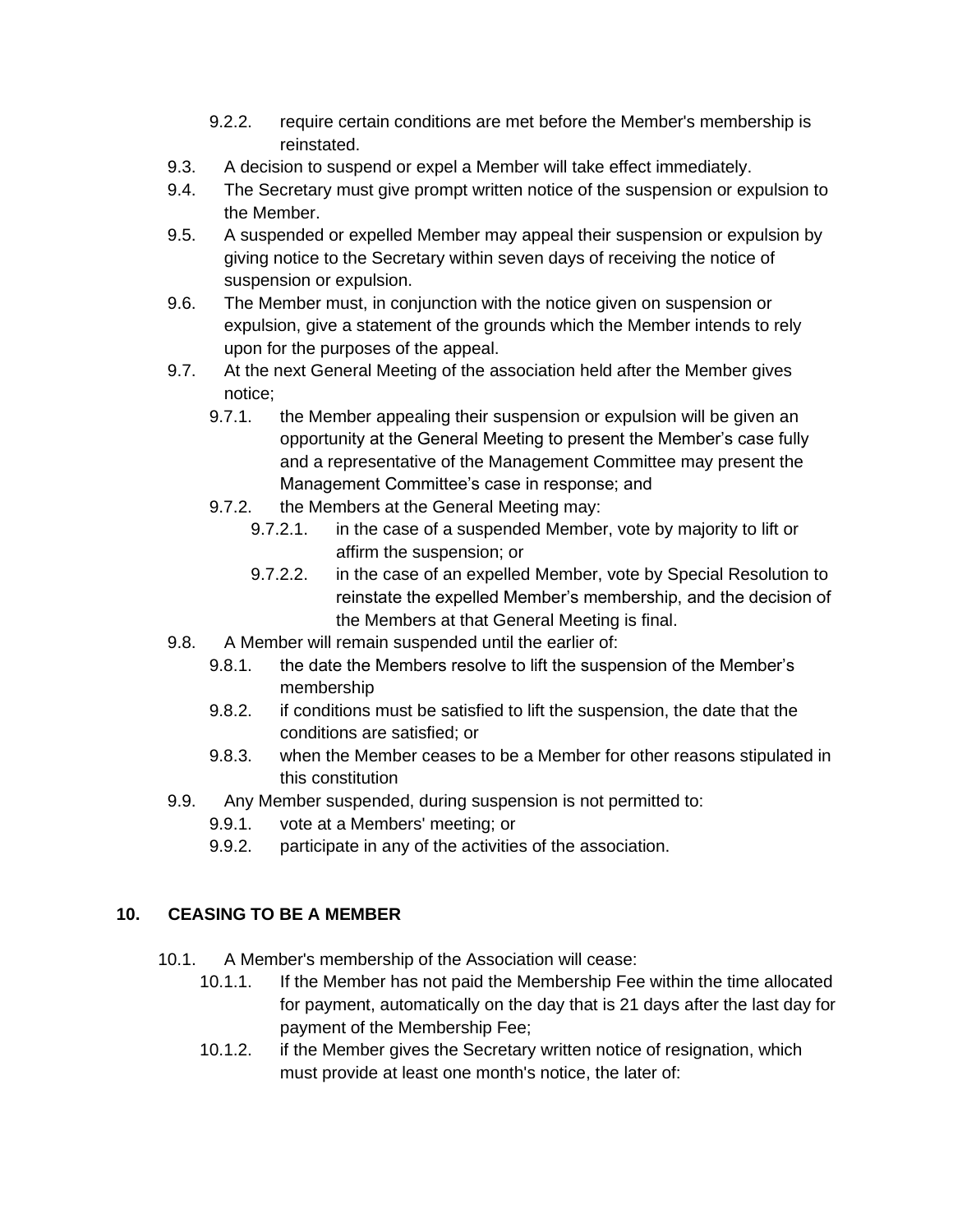- 10.1.2.1. one month from the date of receipt of that notice by the Secretary; or
- 10.1.2.2. the date of resignation specified on the notice;
- 10.1.3. if a suspended Member does not satisfy the conditions of suspension within the required timeframe, on the expiry of that timeframe;
- 10.1.4. if a Member is expelled in accordance with the Clauses of this constitution, on the date the resolution is passed to expel the Member;
- 10.1.5. where the Member is an individual, if the Member:
	- 10.1.5.1. dies, on the date of death;
	- 10.1.5.2. becomes mentally incapacitated or whose person or estate is liable to be dealt with in any way under the laws relating to Adult Guardianship, on the date of incapacitation; or
	- 10.1.5.3. a person takes any step to obtain protection or is granted protection from such person's creditors, under any applicable legislation; or
- 10.1.6. where the Member is a body corporate:
	- 10.1.6.1. if a liquidator is appointed in connection with the winding up of the Member, the date of appointment of the liquidator;
	- 10.1.6.2. if the Member is deregistered, on the date of deregistration; or
	- 10.1.6.3. if an order is made by a court for the winding up or deregistration of the Member, on the date of the court order.
- 10.2. Any Member ceasing to be a Member:
	- 10.2.1. will not be entitled to have any claim upon any portion of the property or assets of the Association;
	- 10.2.2. Is not eligible for refund of membership fees;
	- 10.2.3. will remain liable for and will pay to the Association all fees and moneys which were due at the date of ceasing to be a Member; and
	- 10.2.4. will have all rights as a Member cease.

#### **11. APPOINTMENT OR ELECTION OF SECRETARY**

- 11.1. The secretary must be an individual who is;
	- 11.1.1. a member of the association elected by the association as secretary; or
	- 11.1.2. any of the following persons appointed by the management committee as secretary
		- 11.1.2.1. a member of the association management committee;
		- 11.1.2.2. another member of the association;
		- 11.1.2.3. another person.
- 11.2. If the association has not elected an interim officer as secretary for the association before its incorporation, the members of the management committee must ensure a secretary is appointed or elected for the association within 1 month after incorporation.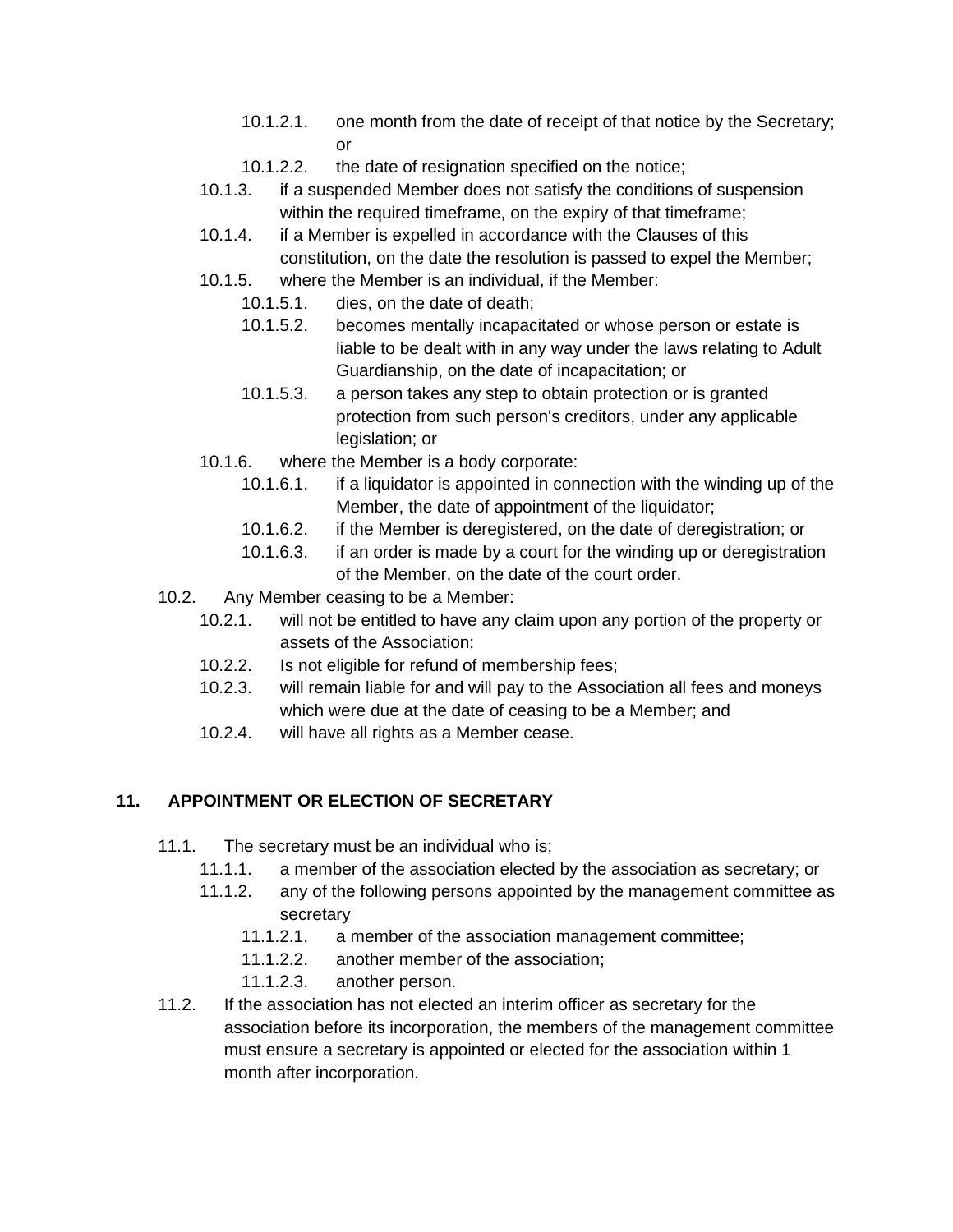- 11.3. If a vacancy occurs in the office of secretary, the members of the management committee must ensure a secretary is appointed or elected for the association within 1 month after the vacancy happens.
- 11.4. If the management committee appoints a secretary, the person does not become a member of the management committee unless specified by the management committee.
- 11.5. In this Clause— casual vacancy, on a management committee, means a vacancy that happens when an elected member of the management committee resigns, dies or otherwise stops holding office.

## **12. REMOVAL OF SECRETARY**

- 12.1. The management committee of the association may at any time remove a person appointed or elected as secretary.
- 12.2. If the management committee removes a secretary who has been appointed secretary by the management committee and was not previously a member of the management committee, the person does not remain a member of the management committee.
- 12.3. If the management committee removes a secretary who has been elected to the management committee by members, the person remains a member of the management committee.

## **13. FUNCTIONS OF SECRETARY**

- 13.1. The secretary's functions include, but are not limited to;
	- 13.1.1. calling meetings of the association, including preparing notices of a meeting and of the business to be conducted at the meeting in consultation with the president of the association; and
	- 13.1.2. keeping minutes of each meeting; and
	- 13.1.3. keeping copies of all correspondence and other documents relating to the association; and
	- 13.1.4. maintaining the register of members of the association.

#### **14. MEMBERSHIP OF MANAGEMENT COMMITTEE**

- 14.1. The management committee of the association consists of a president, treasurer, and any other members that the association members elect at a general meeting.
- 14.2. Each member of the management committee must perform the duties and expectations of their respective role as outlined in the bylaws.
- 14.3. A member of the management committee, other than a secretary appointed by the management committee under Clause 11, must be a member of the association.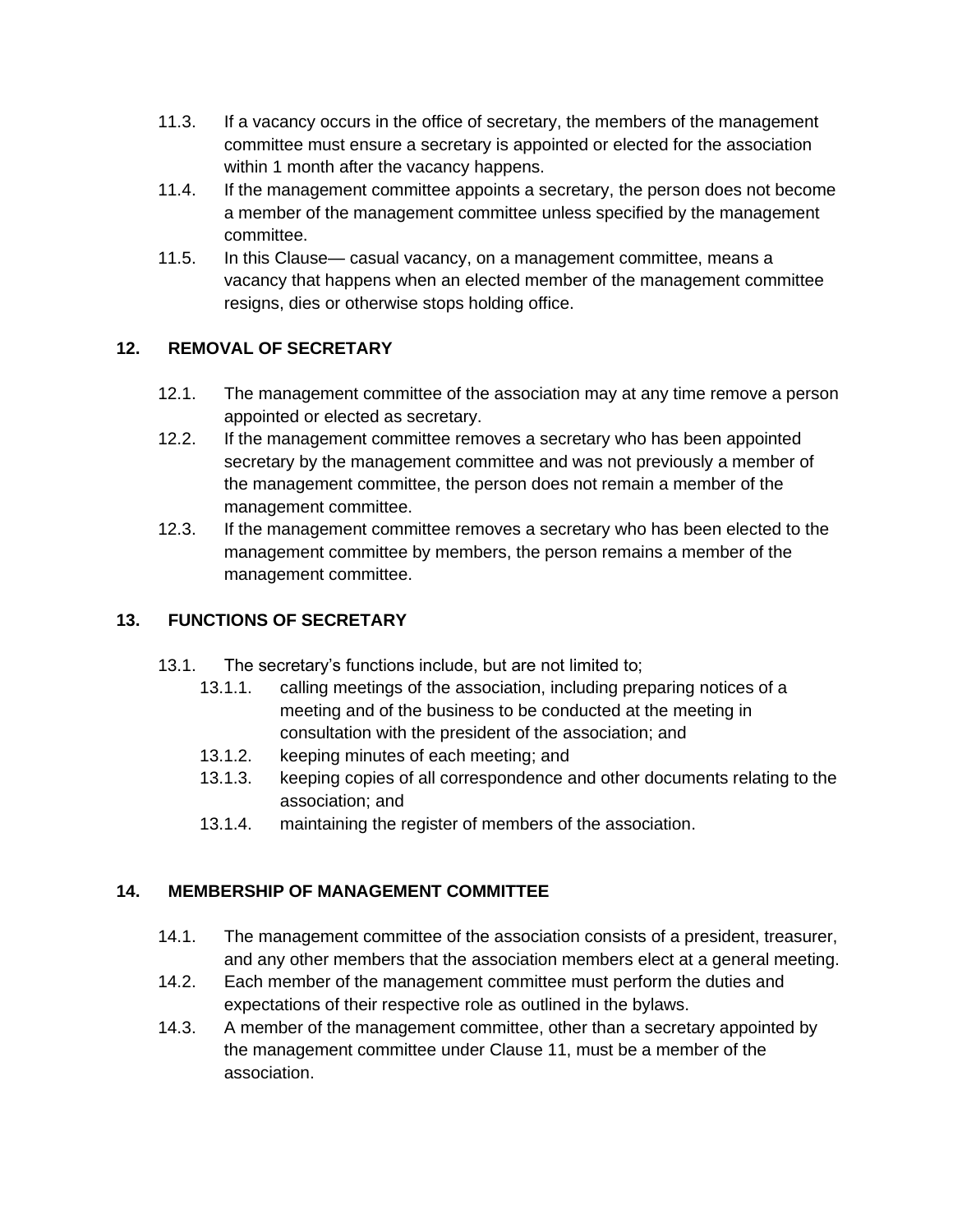- 14.4. At each annual general meeting of the association, the members of the management committee must retire from office, but are eligible, on nomination, for re-election.
- 14.5. A member of the association may be appointed to a casual vacancy on the management committee under Clause 17.

## **15. ELECTING THE MANAGEMENT COMMITTEE**

- 15.1. Unless otherwise specified in this constitution or associated bylaws, a member of the management committee may only be elected as follows;
	- 15.1.1. any 2 members of the association may nominate another member (the candidate) to serve as a member of the management committee;
	- 15.1.2. the nomination must be;
		- 15.1.2.1. in writing; and
		- 15.1.2.2. signed by the candidate and the members who nominated them; and
		- 15.1.2.3. given to the secretary at least 14 days before the annual general meeting at which the election is to be held;
	- 15.1.3. each member of the association present and eligible to vote at the annual general meeting may vote for 1 candidate for each vacant position on the management committee;
	- 15.1.4. if, at the start of the meeting, there are not enough candidates nominated, nominations may be taken from the floor of the meeting.
- 15.2. A person may be a candidate only if the person;
	- 15.2.1. is an adult; and
	- 15.2.2. is eligible for the role applied for under all Clauses of this constitution and bylaws of the association
	- 15.2.3. is not ineligible to be elected as a member under section 61A of the Act.
- 15.3. If the structure of the association is such that a single primary site where the majority of public facing business is conducted and/or the majority of animals in care are housed, is in a private residence under the care of a household who take an active role in furthering the goals of the rescue, one individual from that household shall be offered a general floor position on the management committee if a member of the household is not already elected, for the purposes of better representing the needs and welfare of the animals in care. This applies only to one nominated individual of the private residence who may hold a maximum of one management position. If no individuals from the household accept the appointment which is to be offered yearly at the AGM, then that position may be filled by the regular methods. This clause may be vetoed by special resolution and the appointed individual may be removed from management by the methods otherwise outlined in this document.
- 15.4. A list of the candidates names in alphabetical order, with the names of the members who nominated each candidate, must be posted in a conspicuous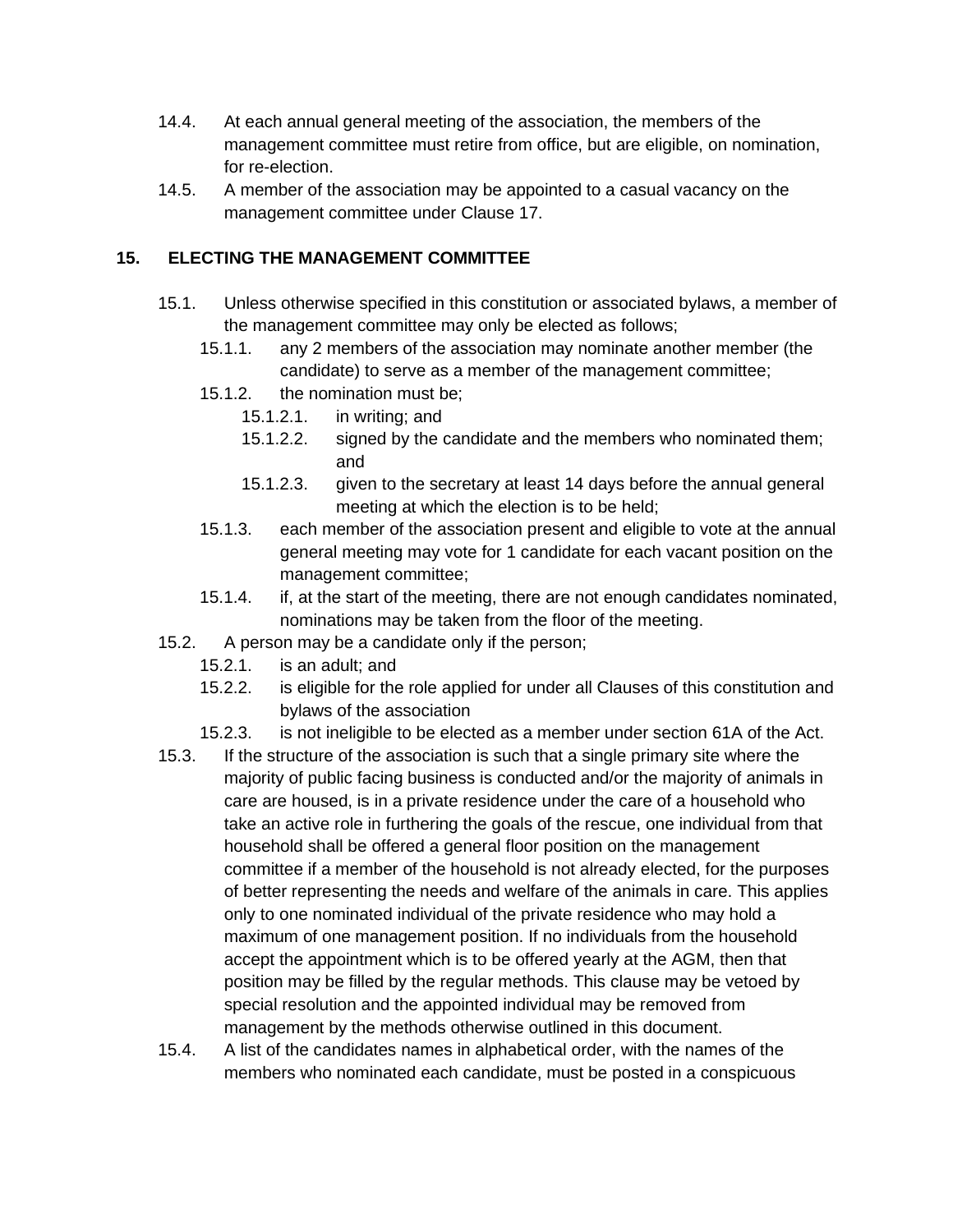place in the office or usual place of meeting of the association for at least 7 days immediately preceding the annual general meeting.

- 15.5. If required by the management committee, balloting lists must be prepared containing the names of the candidates in alphabetical order.
- 15.6. The management committee must ensure that, before a candidate is elected as a member of the management committee, the candidate is advised;
	- 15.6.1. whether or not the association has public liability insurance; and
	- 15.6.2. if the association has public liability insurance—the amount of the insurance.

## **16. RESIGNATION, REMOVAL OR VACATION OF OFFICE OF MANAGEMENT COMMITTEE MEMBER**

- 16.1. A member of the management committee may resign from the committee by giving written notice of resignation to the secretary.
- 16.2. The resignation takes effect at;
	- 16.2.1. the time the notice is received by the secretary; or
	- 16.2.2. if a later time is stated in the notice; the later time.
- 16.3. A member may be removed from office at a general meeting of the association by special resolution.
- 16.4. Before a vote of members is taken about removing the member from office, the member must be given a full and fair opportunity to show cause why they should not be removed from office.
- 16.5. A member has no right of appeal against the members removal from office under this Clause.
- 16.6. A member immediately vacates the office of member in the circumstances mentioned in section 64(2) of the Act.

# **17. VACANCIES ON MANAGEMENT COMMITTEE**

- 17.1. If a casual vacancy happens on the management committee, the continuing members of the committee may appoint another member of the association to fill the vacancy until the next annual general meeting.
- 17.2. The continuing members of the management committee may act despite a casual vacancy on the management committee.
- 17.3. However, if the number of committee members is less than the number fixed under Clause 20.1 as a quorum of the management committee, the continuing members may act only to;
	- 17.3.1. increase the number of management committee members to the number required for a quorum; or
	- 17.3.2. call a general meeting of the association

# **18. FUNCTIONS OF MANAGEMENT COMMITTEE**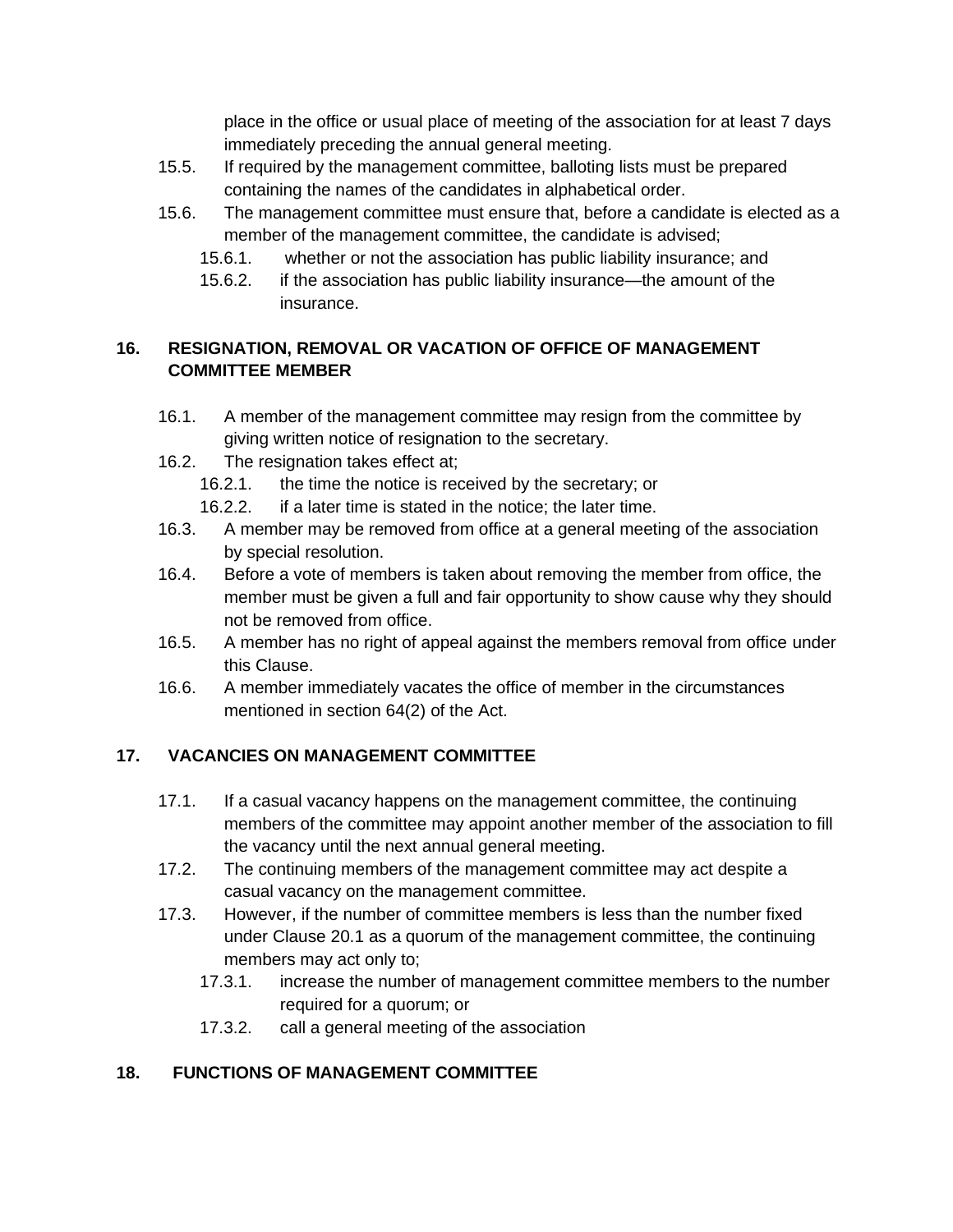- 18.1. Subject to these rules, the bylaws of the association, or a resolution of the members of the association carried at a general meeting, the management committee has the general control and management of the administration of the affairs, property and funds of the association.
- 18.2. The management committee has authority to interpret the meaning of these rules and any matter relating to the association on which the rules are silent, but any interpretation must have regard to the Act, including any regulation made under the Act, noting that The Act prevails if the associations rules are inconsistent with the Act as specified in section 1B of the Act.
- 18.3. The management committee may exercise the powers of the association;
	- 18.3.1. to borrow, raise or secure the payment of amounts in a way the members of the association decide; and
	- 18.3.2. to secure the amounts mentioned in clause 18.3.1 or the payment or performance of any debt, liability, contract, guarantee or other engagement incurred or to be entered into by the association in any way, including by the issue of debentures (perpetual or otherwise) charged upon the whole or part of the associations property, both present and future; and
	- 18.3.3. to purchase, redeem or pay off any securities issued; and
	- 18.3.4. to mortgage or charge the whole or part of its property; and
	- 18.3.5. to issue debentures and other securities, whether outright or as security for any debt, liability or obligation of the association; and
	- 18.3.6. to provide and pay off any securities issued; and
	- 18.3.7. to invest in a way the members of the association may from time to time decide.

# **19. MEETINGS OF THE MANAGEMENT COMMITTEE**

- 19.1. Subject to this constitution, the management committee may meet and conduct its proceedings as it considers appropriate.
- 19.2. The management committee must meet at least once every 3 months to exercise its functions.
- 19.3. The management committee must decide how a meeting is to be called.
- 19.4. Notice of a management meeting is to be given in the way decided by the management committee.
- 19.5. The management committee may hold meetings, or permit a committee member to take part in its meetings, by using any technology that reasonably allows the member to hear and take part in discussions as they happen.
- 19.6. A committee member who participates in the meeting as mentioned in subclause 19.5 is taken to be present at the meeting.
- 19.7. A question arising at a committee meeting is to be decided by a majority vote of members of the committee present at the meeting and, if the votes are equal, the question is decided in the negative.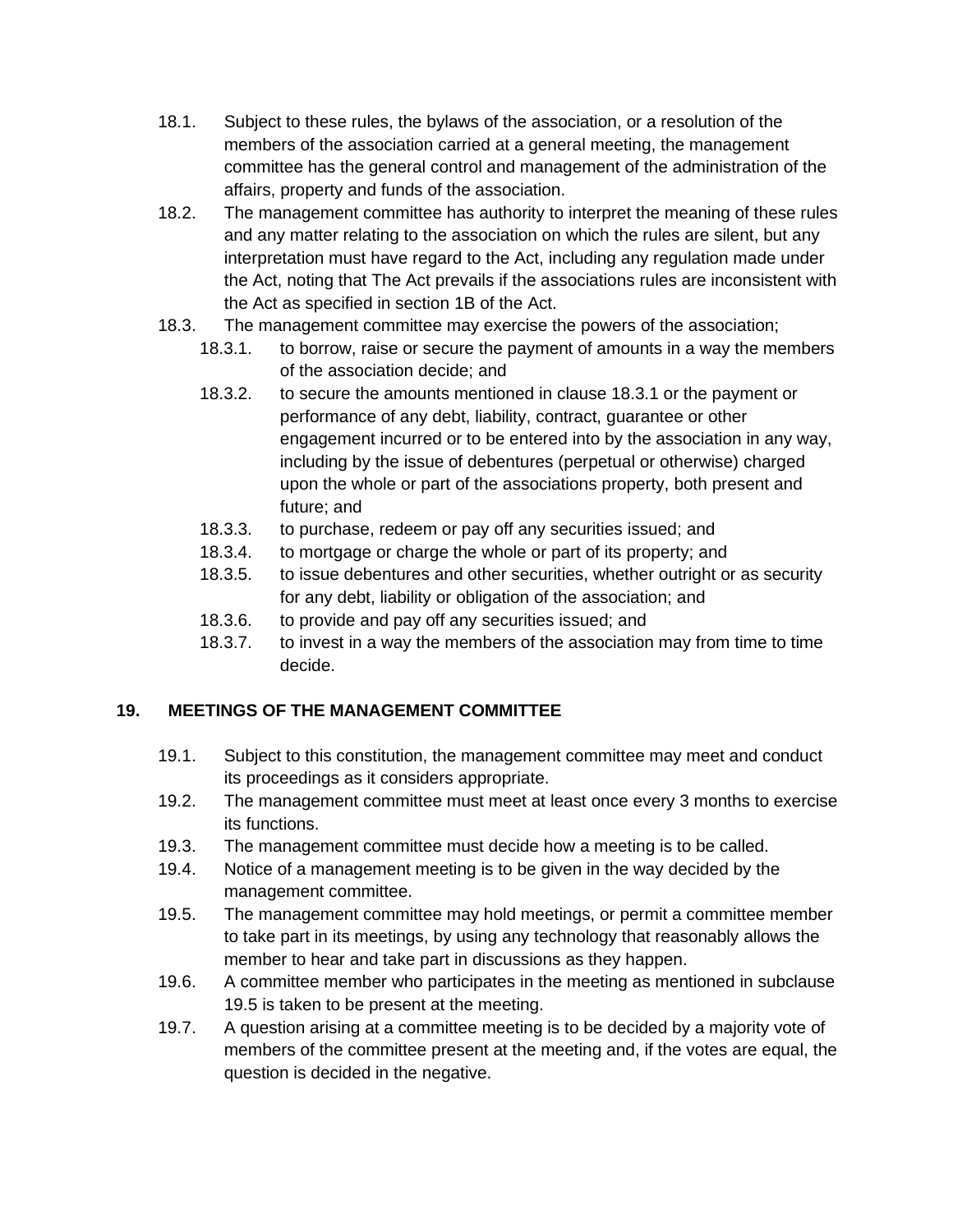- 19.8. A member of the management committee must not vote on a question about a contract or proposed contract with the association if the member has an interest in the contract or proposed contract and, if the member does vote, the members vote must not be counted.
- 19.9. The president is to preside as chairperson at a management committee meeting.
- 19.10. If there is no president or if the president is not present within 10 minutes after the time fixed for a management committee meeting, the members may choose 1 of their number to preside as chairperson at the meeting.

#### **20. QUORUM FOR, AND ADJOURNMENT OF, MANAGEMENT COMMITTEE MEETING**

- 20.1. At a management committee meeting, more than 50% of the members elected to the committee as at the close of the last general meeting of the members form a quorum.
- 20.2. If there is no quorum within 30 minutes after the time fixed for a management committee meeting called on the request of members of the committee, the meeting lapses.
- 20.3. If there is no quorum within 30 minutes after the time fixed for a management committee meeting called other than on the request of the members of the committee;
	- 20.3.1. the meeting is to be adjourned for at least 1 day; and
	- 20.3.2. the members of the management committee who are present are to decide the day, time and place of the adjourned meeting.
- 20.4. If, at an adjourned meeting, there is no quorum within 30 minutes after the time fixed for the meeting, the meeting lapses.

#### **21. SPECIAL MEETING OF THE MANAGEMENT COMMITTEE**

- 21.1. If the secretary receives a written request signed by at least 33% of the members of the management committee, the secretary must call a special meeting of the committee by giving each member of the committee notice of the meeting within 14 days after the secretary receives the request.
- 21.2. If the secretary is unable or unwilling to call the special meeting, the president must call the meeting.
- 21.3. A request for a special meeting must state;
	- 21.3.1. why the special meeting is called; and
	- 21.3.2. the business to be conducted at the meeting.
- 21.4. A notice of a special meeting must state;
	- 21.4.1. the day, time and place of the meeting; and
	- 21.4.2. the business to be conducted at the meeting.
- 21.5. A special meeting of the management committee must be held within 14 days after notice of the meeting is given to the members of the management committee.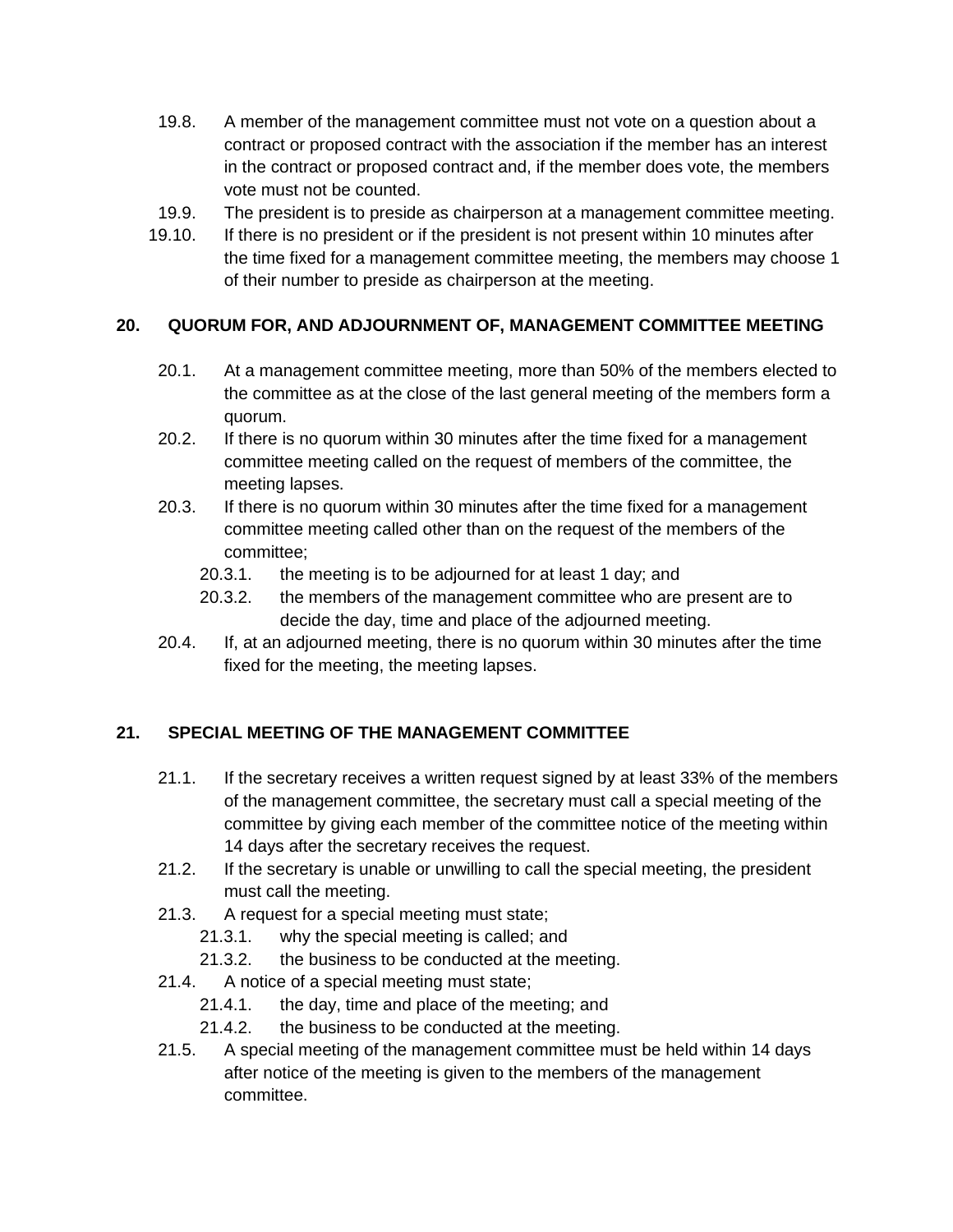## **22. MINUTES OF MANAGEMENT COMMITTEE MEETINGS**

- 22.1. The secretary must ensure full and accurate minutes of all questions, matters, resolutions and other proceedings of each management committee meeting are entered in a minute book.
- 22.2. To ensure the accuracy of the minutes, the minutes of each management committee meeting must be signed by the chairperson of the meeting, or the chairperson of the next management committee meeting, verifying their accuracy.

# **23. APPOINTMENT OF SUBCOMMITTEES**

- 23.1. The management committee may appoint a subcommittee consisting of members of the association considered appropriate by the committee to help with the conduct of the association's operations.
- 23.2. The management committee may dissolve subcommittees at any time by a majority vote of the management committee.
- 23.3. The powers, responsibilities and rights of a subcommittee and each individual member of a subcommittee are by default those of an ordinary member. Any additional powers, rights and responsibilities are granted and revoked entirely at the discretion of the management committee.
- 23.4. A member of the subcommittee who is not a member of the management committee is not entitled to vote at a management committee meeting.
- 23.5. A subcommittee may elect a chairperson of its meetings.
- 23.6. If a chairperson is not elected, or if the chairperson is not present within 10 minutes after the time fixed for a meeting, the members present may choose 1 of their number to be chairperson of the meeting.
- 23.7. A subcommittee may meet and adjourn as it considers appropriate.
- 23.8. A question arising at a subcommittee meeting is to be decided by a majority vote of the members present at the meeting and, if the votes are equal, the question is decided in the negative.

# **24. MINUTES OF SUBCOMMITTEE MEETINGS**

- 24.1. The chairperson of any subcommittee meeting must ensure full and accurate minutes of all questions, matters, resolutions and other proceedings of each management committee meeting are kept.
- 24.2. To ensure the accuracy of the minutes, the minutes of each management committee meeting must be signed by the chairperson of the meeting, or the chairperson of the next management committee meeting, verifying their accuracy.
- 24.3. The chairperson of the meeting must send any minutes to the secretary as soon as practical after the meeting concludes.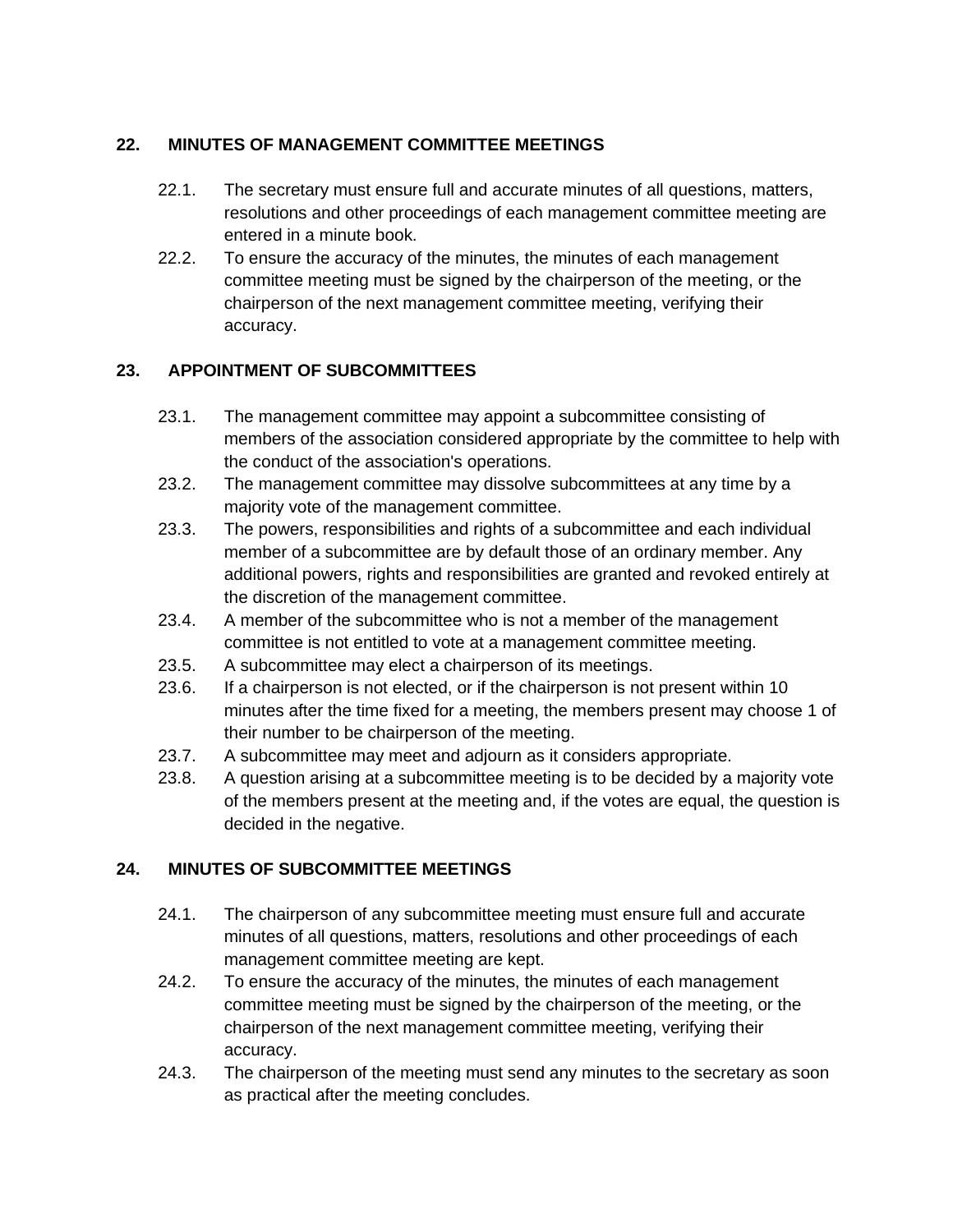## **25. ACTS NOT AFFECTED BY DEFECTS OR DISQUALIFICATIONS**

- 25.1. An act performed by the management committee, a subcommittee or a person acting as a member of the management committee is taken to have been validly performed.
- 25.2. Clause 25.1 applies even if the act was performed when;
	- 25.2.1. there was a defect in the appointment of a member of the management committee, subcommittee or person acting as a member of the management committee; or
	- 25.2.2. a management committee member, subcommittee member or person acting as a member of the management committee was disqualified from being a member.

## **26. RESOLUTIONS OF THE MANAGEMENT COMMITTEE WITHOUT MEETING**

- 26.1. A written resolution signed by each member of the management committee is as valid and effective as if it had been passed at a committee meeting that was properly called and held.
- 26.2. A resolution mentioned in Clause 26.1 may consist of several documents in like form, each signed by 1 or more members of the committee, including via a digital forum.

#### **27. ANNUAL GENERAL MEETINGS**

- 27.1. The first annual general meeting must be held within 6 months after the end date of the association's first reportable financial year.
- 27.2. Each subsequent annual general meeting must be held;
	- 27.2.1. at least once each year; and
	- 27.2.2. within 6 months after the end date of the association's reportable financial year.
- 27.3. The business of an Annual General Meeting may include:
	- 27.3.1. confirming the minutes of the last Annual General Meeting and of any general meeting held since that meeting;
	- 27.3.2. receiving from the president reports on the activities of the association during the last financial year;
	- 27.3.3. declaring the results of the ballot of the election of management committee members;
	- 27.3.4. Receiving from the treasurer and considering the statement of accounts and the reports that are required to be submitted to Members under the Act.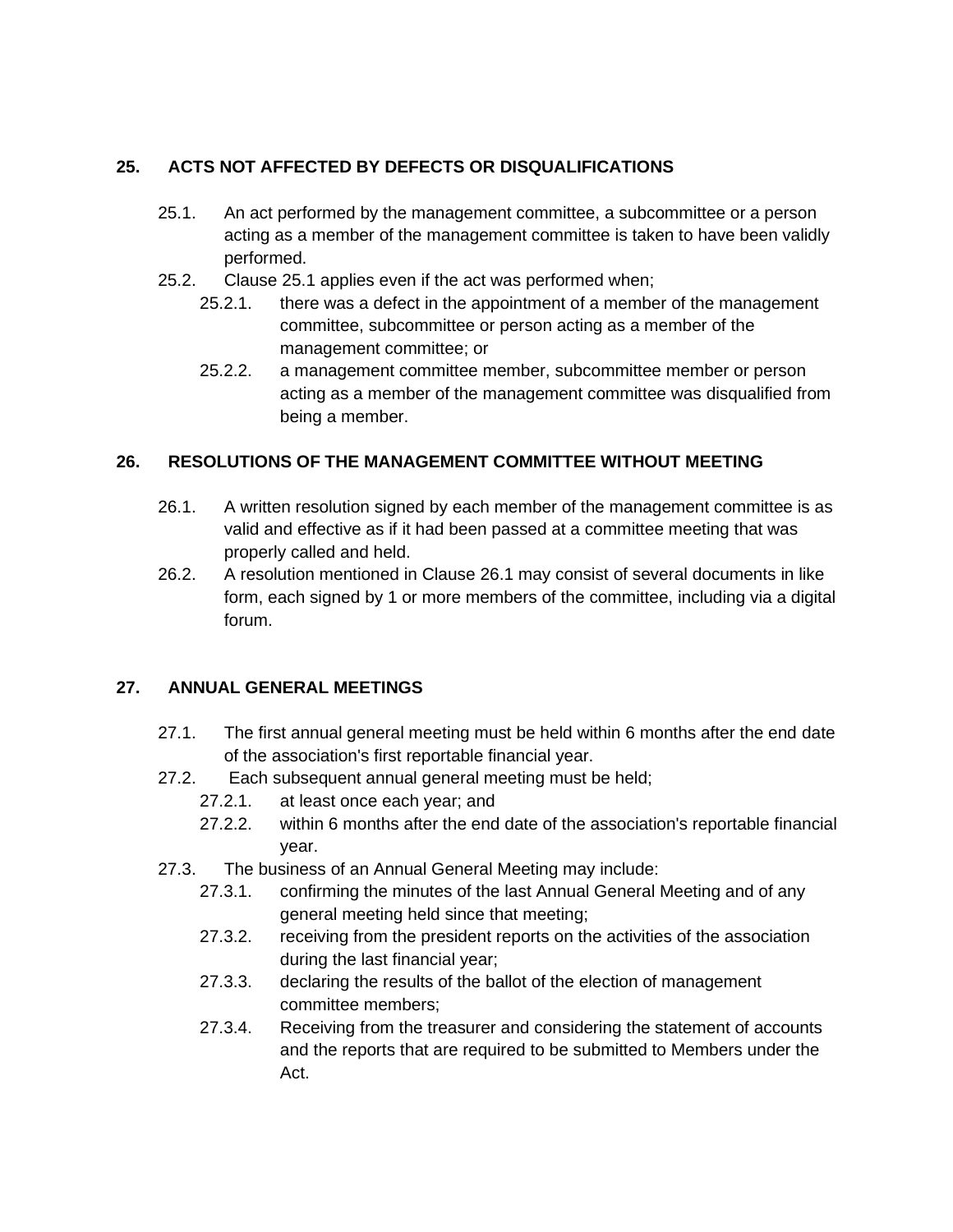- 27.3.5. any business which under this Constitution or the Act is required to be transacted at an Annual General Meeting; and
- 27.3.6. any other business which may lawfully be transacted at a general meeting.

#### **28. BUSINESS TO BE CONDUCTED AT AN ANNUAL GENERAL MEETING DEPENDANT ON THE LEVEL OF THE INCORPORATED ASSOCIATION**

- 28.1. For a level 1 incorporated association; or a level 2 incorporated association to which section 59 of the Act applies; or a level 3 incorporated association to which section 59 of the Act applies, the following business is to be conducted at each AGM;
	- 28.1.1. receiving the association's financial statement, and audit report, for the last reportable financial year;
	- 28.1.2. presenting the financial statement and audit report to the meeting for adoption;
	- 28.1.3. electing members of the management committee;
	- 28.1.4. for a level 1 incorporated association: appointing an auditor or an accountant for the present financial year;
	- 28.1.5. or a level 2 incorporated association, or a level 3 incorporated association, to which section 59 of the Act applies: appointing an auditor, an accountant or an approved person for the present financial year.
- 28.2. For a level 2 incorporated association to which section 59A of the Act applies, the following business is to be conducted at each AGM;
	- 28.2.1. receiving the association's financial statement, and signed statement, for the last reportable financial year;
	- 28.2.2. presenting the financial statement and signed statement to the meeting for adoption;
	- 28.2.3. electing members of the management committee;
	- 28.2.4. appointing an auditor, an accountant or an approved person for the present financial year.
- 28.3. For a level 3 incorporated association to which section 59B of the Act applies, the following business is to be conducted at each AGM;
	- 28.3.1. receiving the association's financial statement, and signed statement, for the last reportable financial year;
	- 28.3.2. presenting the financial statement and signed statement to the meeting for adoption;
	- 28.3.3. electing members of the management committee.

# **29. CALLING A GENERAL MEETING**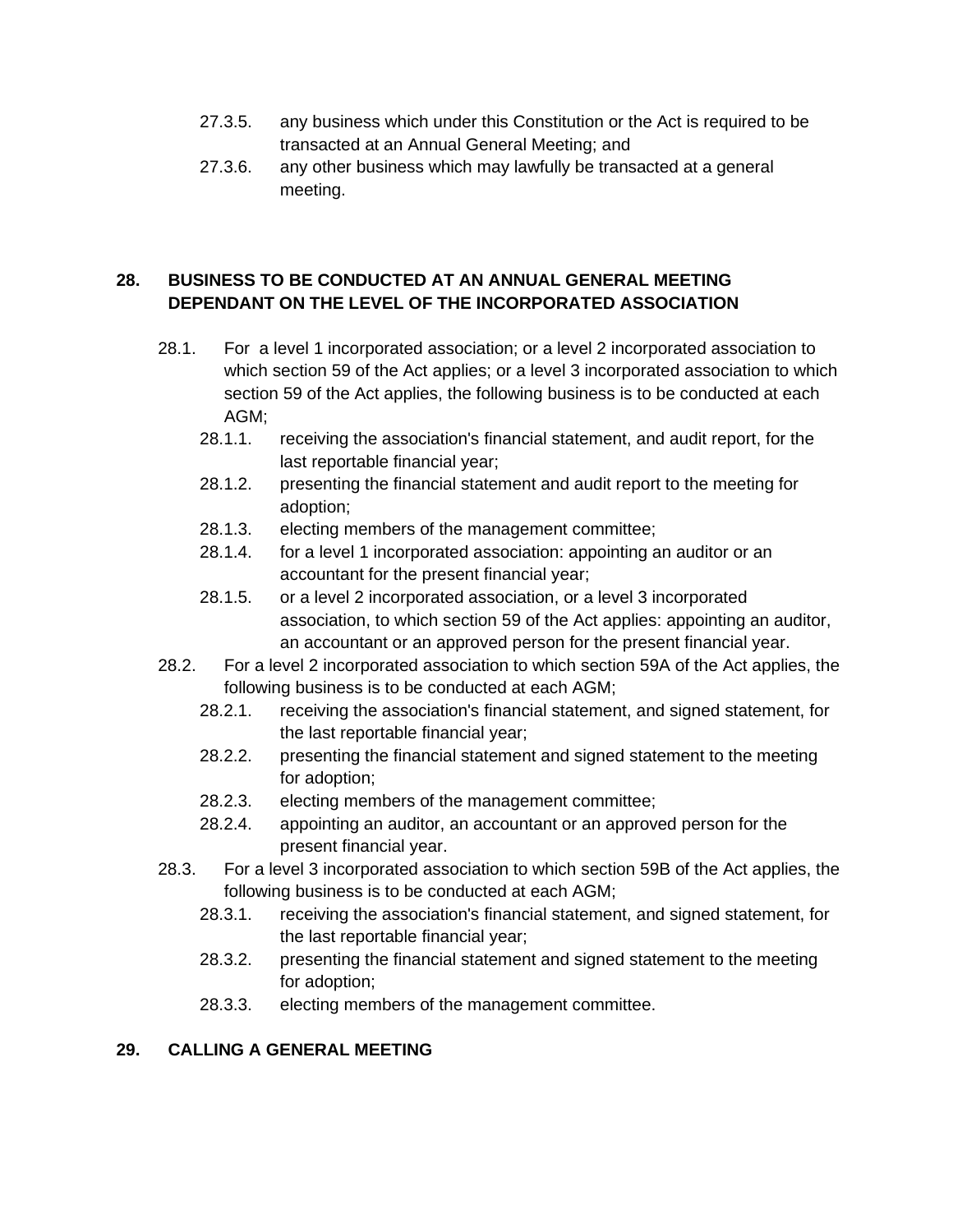- 29.1. The Management Committee may, whenever it considers it necessary and, in light of geographical restraints upon a state-wide body whenever it considers it financially feasible, convene a General Meeting.
- 29.2. A notice calling a General Meeting:
	- 29.2.1. Will be given by the Secretary to each member of the association entitled to receive notices of general meetings, at least 14 days prior to the meeting
	- 29.2.2. Will be given in a manner decided by the Management Committee, with the exception of the following meetings, for which notice must be given in writing;
		- 29.2.2.1. a meeting called to hear and decide the appeal of a person against the management committee's decision;
			- 29.2.2.1.1. to reject the person's application for membership of the association; or
			- 29.2.2.1.2. to terminate the person's membership of the association;
			- 29.2.2.1.3. a meeting called to hear and decide a proposed special resolution of the association.
	- 29.2.3. If the secretary is unable or unwilling to call the meeting, will be given by the President.
	- 29.2.4. must specify the place, date and time of the meeting and if the meeting is to be held in two or more places, the technology that will be used to facilitate this;
	- 29.2.5. must state the general nature of the business to be transacted at the meeting;
	- 29.2.6. if a Special Resolution is to be proposed at the meeting, state the intention to propose the resolution and the resolution; and
	- 29.2.7. may specify a place, facsimile number and electronic address for the purposes of proxy appointment.
- 29.3. A notice of an annual General Meeting:
	- 29.3.1. need not state that the business to be transacted at the meeting includes:
		- 29.3.1.1. the consideration of the annual financial report, President's report and the Auditor's report;
		- 29.3.1.2. the election of Management Committee members; or
		- 29.3.1.3. the appointment and fixing of the remuneration of the Auditor; and
	- 29.3.2. must specify that the meeting is an annual General Meeting.
- 29.4. No business other than the business specified in the notice convening the General Meeting will be transacted at a General Meeting.
- 29.5. The Management Committee may postpone or cancel any General Meeting whenever they think fit unless specified otherwise in this constitution or in the Act
- 29.6. The Management Committee must give notice of postponement or cancellation of a General Meeting to all persons entitled to receive notices from the Association.
- 29.7. The failure or accidental omission to send a notice of a General Meeting (including a proxy appointment form) to any Member or the non-receipt of a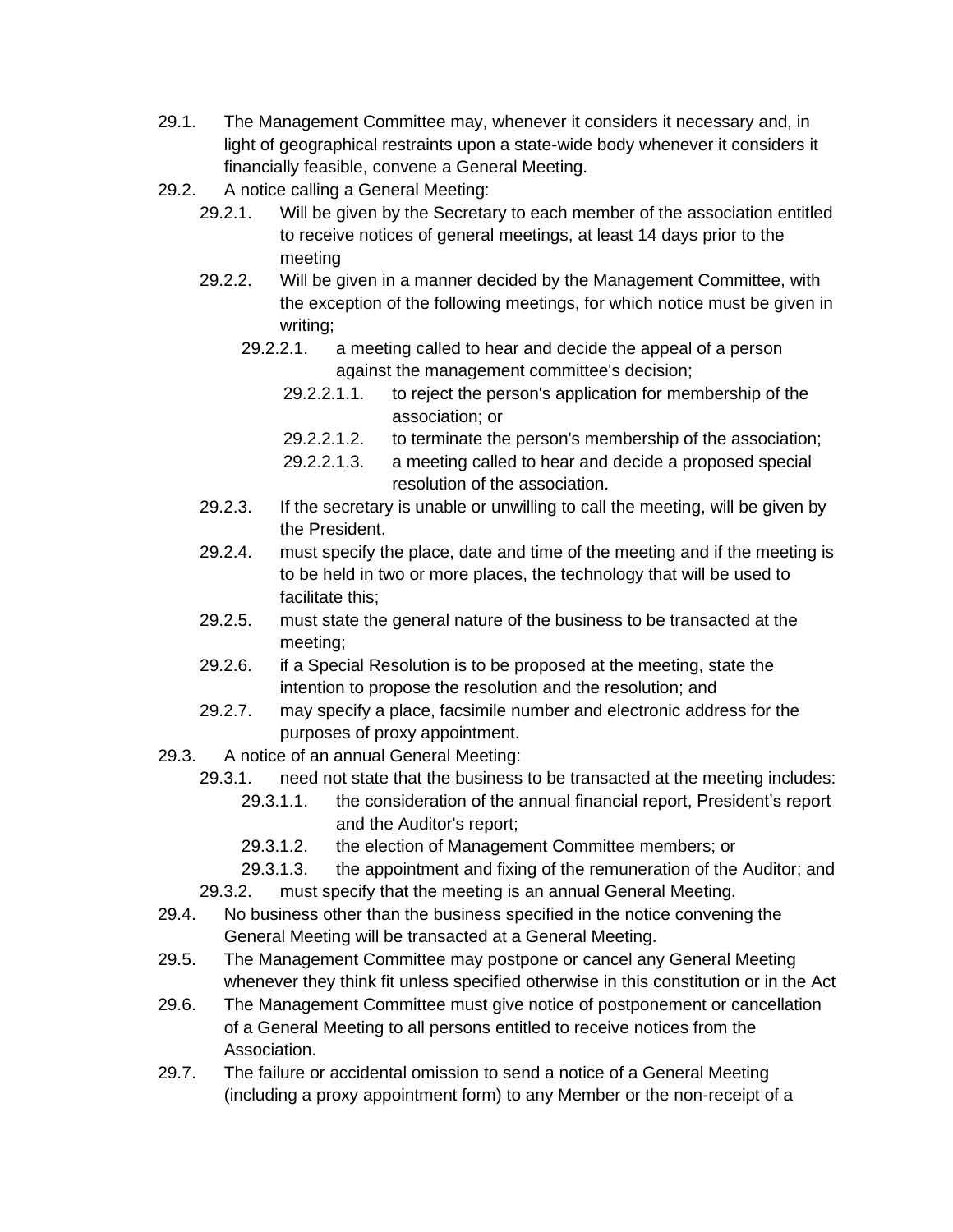notice (or form) by any Member does not invalidate the proceedings at or any resolution passed at the General Meeting.

29.8. A Member that wishes to bring any business before a General Meeting must give notice in writing of that business to the Secretary who will include the business in the next notice calling a General Meeting.

#### **30. ATTENDANCE AND PROCEDURE AT A GENERAL MEETING**

- 30.1. Unless specified by management that a meeting will need to occur in person only, a General Meeting may be attended by Members by any technological means by which they are able simultaneously to hear the meeting and to participate in discussion.
- 30.2. A failure of technology causing members to be absent for all or part of a General Meeting does not invalidate the proceedings of a General Meeting unless it causes the contravention of another rule or by the removal of a chairperson, President, Secretary, Treasurer or reducing the members present to below the number required for a quorum.
- 30.3. Member includes a Member present in person or by proxy or attorney or pursuant to clause 30.1
- 30.4. No business may be transacted at a General Meeting unless a quorum of Members is present when the meeting proceeds to business.
- 30.5. A quorum of at least the number of Management Committee Members plus one, is required for a General Meeting and a quorum must be present at all times during the meeting.
- 30.6. If all members of the association are members of the management committee, the quorum is defined instead as the total number of members less 1.
- 30.7. If a quorum is not present within 15 minutes after the time appointed for a General Meeting:
	- 30.7.1. if the meeting was called on the requisition of Members, it is automatically dissolved; or
	- 30.7.2. in any other case it will stand adjourned to the same time and place seven days after the meeting, or to another day, time and place determined by the Management Committee and if at the adjourned General Meeting a quorum is not present at the time appointed for the General Meeting, the number of Members present at the adjourned General Meeting will be the quorum.
- 30.8. The president is to preside as chairperson or allocate the role of chairperson to another member.
- 30.9. If there is no president or if the president is not present within 15 minutes after the time fixed for the meeting or is unwilling to act, the members present must elect 1 of their number to be chairperson of the meeting; and
- 30.10. The chairperson must conduct the meeting in a proper and orderly way.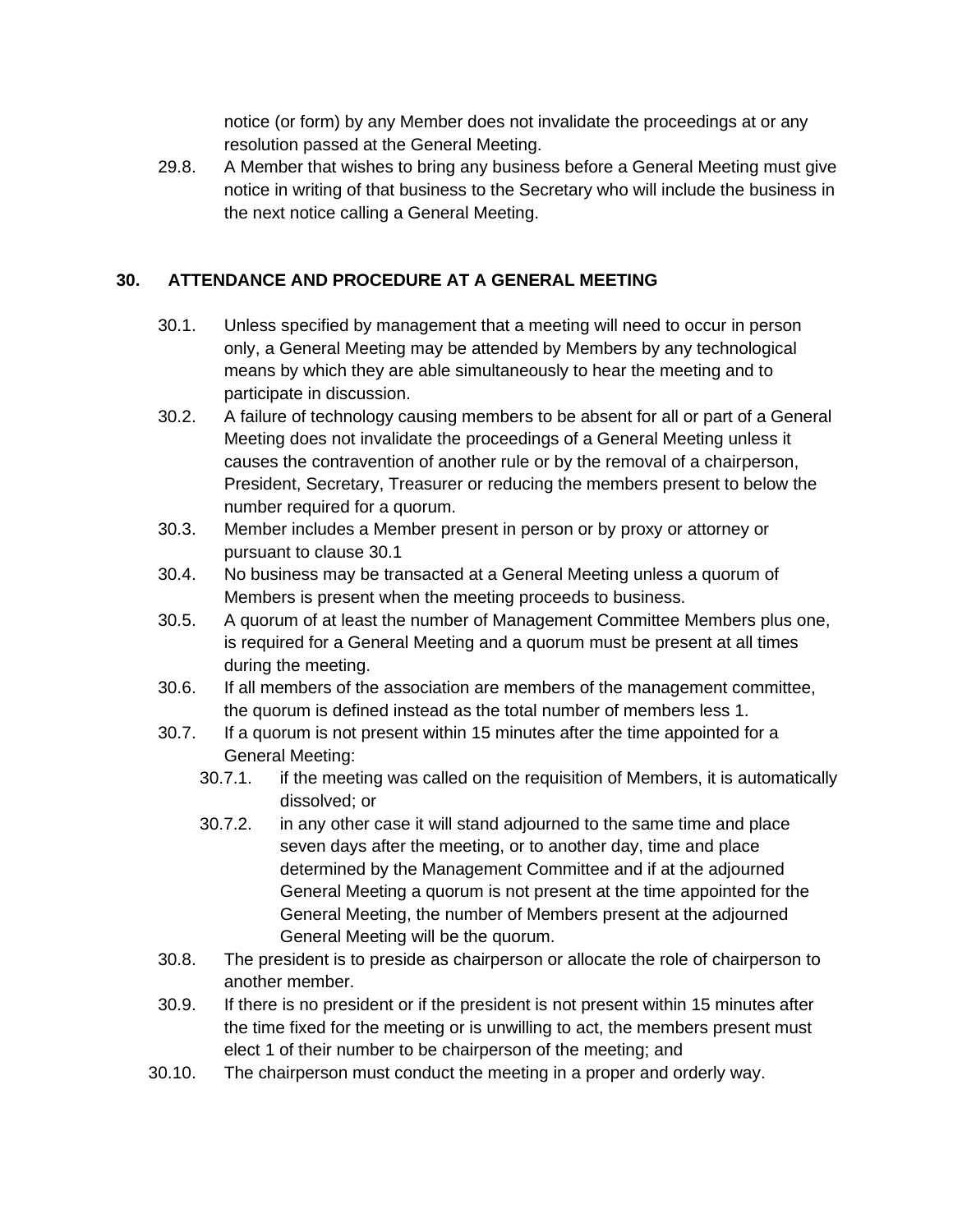- 30.11. If there is a dispute at a General Meeting about a question of procedure, the Chairperson may determine the question.
- 30.12. The Chairperson of a General Meeting at which a quorum is present:
	- 30.12.1. at their discretion may adjourn the meeting with the meeting's consent; and
	- 30.12.2. must adjourn the meeting if the meeting directs them to do so.
- 30.13. An adjourned meeting may take place at a different venue to the initial meeting, and the management committee is to decide the day, time and place of the adjourned meeting, no sooner than 7 days from the original General Meeting.
- 30.14. The only business that can be transacted at an adjourned meeting is the unfinished business of the initial meeting.
- 30.15. The secretary is not required to give the members notice of an adjournment or of the business to be conducted at an adjourned meeting unless a meeting is adjourned for at least 30 days.
- 30.16. If a meeting is adjourned for at least 30 days, notice of the adjourned meeting must be given in the same way notice is given for an original meeting.

# **31. VOTING AT A GENERAL MEETING**

- 31.1. Subject to the Corporations Act in relation to Special Resolutions, a resolution is carried if a majority of the votes cast on the resolution are in favour of the resolution.
- 31.2. A resolution put to the vote of a meeting is decided on a show of hands unless a poll or a secret ballot is demanded.
- 31.3. Unless a poll or a secret ballot is demanded:
	- 31.3.1. a declaration by the Chairperson that a resolution has been carried, carried by a specified majority, or lost; and
	- 31.3.2. an entry to that effect in the minutes of the meeting, are conclusive evidence of the fact without proof of the number or proportion of the votes in favour of or against the resolution.
- 31.4. A decision of a General Meeting may not be impeached or invalidated on the ground that a person voting at the meeting was not entitled to do so.
- 31.5. The Chairperson will not have a casting vote in addition to the Chairperson's votes as a proxy or attorney.
- 31.6. A person may be refused admission to, or be required to leave and not return to, a meeting if the person:
	- 31.6.1. Acts in a way that is disruptive or against the rules of the association.
	- 31.6.2. refuses to permit examination of any article in the person's possession; or
	- 31.6.3. is in possession of any:
		- 31.6.3.1. electronic or recording device;
		- 31.6.3.2. placard or banner; or
		- 31.6.3.3. other article, which the Chairperson considers to be dangerous, offensive or liable to cause disruption.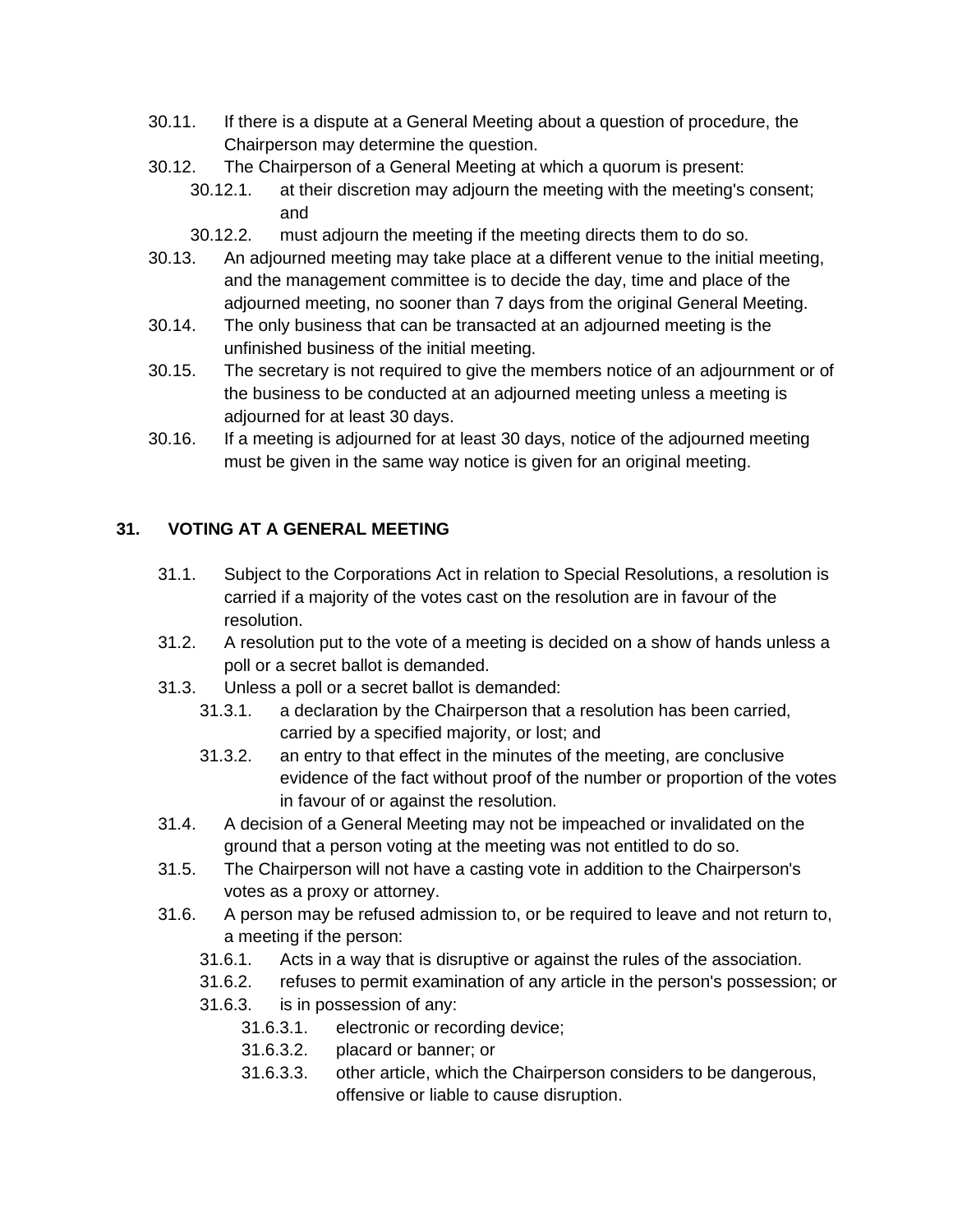- 31.7. Entitlement to vote at a General Meeting differs between membership class as follows;
	- 31.7.1. each Ordinary Member, Life Member and Corporate Member entitled to vote at a General Meeting has one vote;
	- 31.7.2. Family Members entitled to vote at a General Meeting have one vote allocated to each membership, decided amongst the Family Members under that membership; and
	- 31.7.3. Junior Members are not entitled to vote.

#### **Polling by a show of hands:**

- 31.8. A poll will be taken when and in the manner that the Chairperson directs.
- 31.9. The result of the poll will be the resolution of the meeting at which the poll was demanded.
- 31.10. The Chairperson may determine any dispute about the admission or rejection of a vote.
- 31.11. The Chairperson's determination, if made in good faith, will be final and conclusive.
- 31.12. A poll may be demanded by at least two Members entitled to vote at the General Meeting.
- 31.13. A poll demanded on the election of the Chairperson or the adjournment of a General Meeting must be taken immediately.
- 31.14. After a poll has been demanded at a meeting, the meeting may continue for the transaction of business other than the question on which the poll was demanded.

#### **Polling by a secret ballot:**

- 31.15. A secret ballot will be taken when and in the manner that the Chairperson directs.
- 31.16. The result of the secret ballot will be the resolution of the meeting at which the secret ballot was demanded.
- 31.17. The Chairperson may determine any dispute about the admission or rejection of a vote.
- 31.18. The Chairperson's determination, if made in good faith, will be final and conclusive.
- 31.19. A secret ballot may be demanded by at least 20% of Members entitled to vote at the General Meeting.
- 31.20. A secret ballot demanded on the election of the Chairperson or the adjournment of a meeting must be taken immediately.
- 31.21. After a secret ballot has been demanded at a meeting, the meeting may continue for the transaction of business other than the question on which the secret ballot was demanded.

#### **Objections:**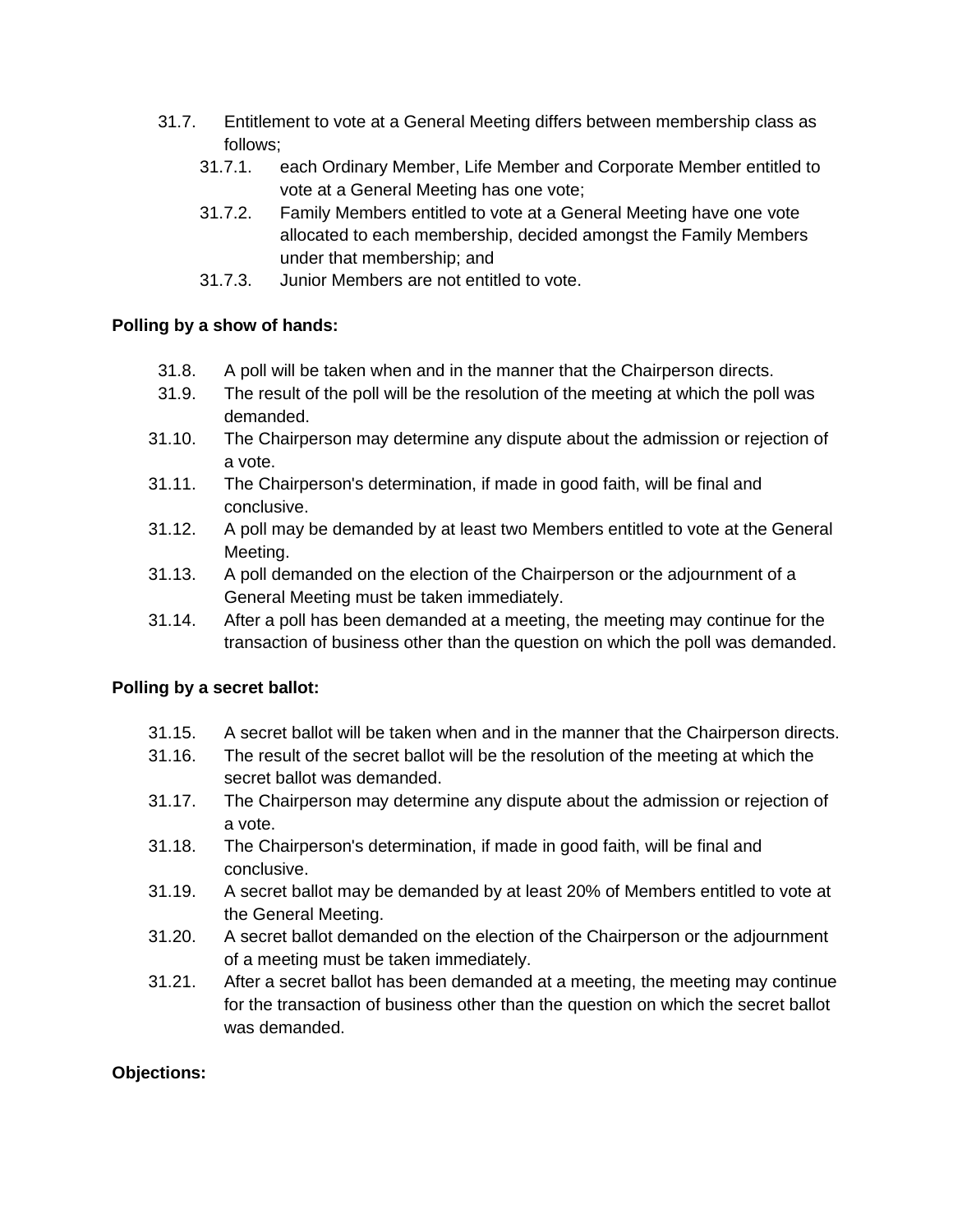- 31.22. An objection to the qualifications of a voter may only be raised at the General Meeting or adjourned meeting at which the voter tendered its vote.
- 31.23. An objection must be referred to the Chairperson of the General Meeting, whose decision is final.
- 31.24. A vote is valid for all purposes unless it is disqualified by the Chairperson.

#### **32. PROXIES**

- 32.1. If a Member appoints a proxy or an attorney, the proxy or attorney may:
	- 32.1.1. vote on a show of hands;
	- 32.1.2. demand or join in demanding a poll or a secret ballot; and
	- 32.1.3. vote on a poll or a secret ballot.
- 32.2. The instrument appointing a proxy must;
	- 32.2.1. if the appointor is an individual, be signed by the appointor or the appointor's attorney properly authorised in writing; or
	- 32.2.2. if the appointor is a corporation;
		- 32.2.2.1. be under seal; or
		- 32.2.2.2. be signed by a properly authorised officer or attorney of the corporation.
- 32.3. A proxy may be a member of the association or another person.
- 32.4. A proxy may vote or abstain as they choose except where the appointment of the proxy directs the way the proxy is to vote on a particular resolution. If a proxy votes at all, the proxy will be deemed to have voted all directed proxies in the manner directed.
- 32.5. An appointment of a proxy is valid if it is signed by the Member making the appointment and contains any information required by the Act. The Management Committee may determine that an appointment of proxy is valid even if it only contains some of the information required by the Act.
- 32.6. a personal identification code allocated by the Association to the Member has been input into the appointment; or
	- 32.6.1. the appointment has been verified in another manner approved by the Management Committee.
- 32.7. A proxy's appointment is valid at an adjourned meeting.
- 32.8. A proxy or attorney may be appointed for all General Meetings or for any number of meetings or for a particular purpose.
- 32.9. Unless otherwise provided for in the proxy's appointment or in any instrument appointing an attorney, the appointment of the proxy or the attorney will be taken to confer authority to vote on:
	- 32.9.1. any amendment moved to the proposed resolutions and on any motion that the proposed resolution not be put or any similar motion; and
	- 32.9.2. any procedural motion, including any motion to elect the Chairperson, to vacate the chair or to adjourn the meeting, even though the appointment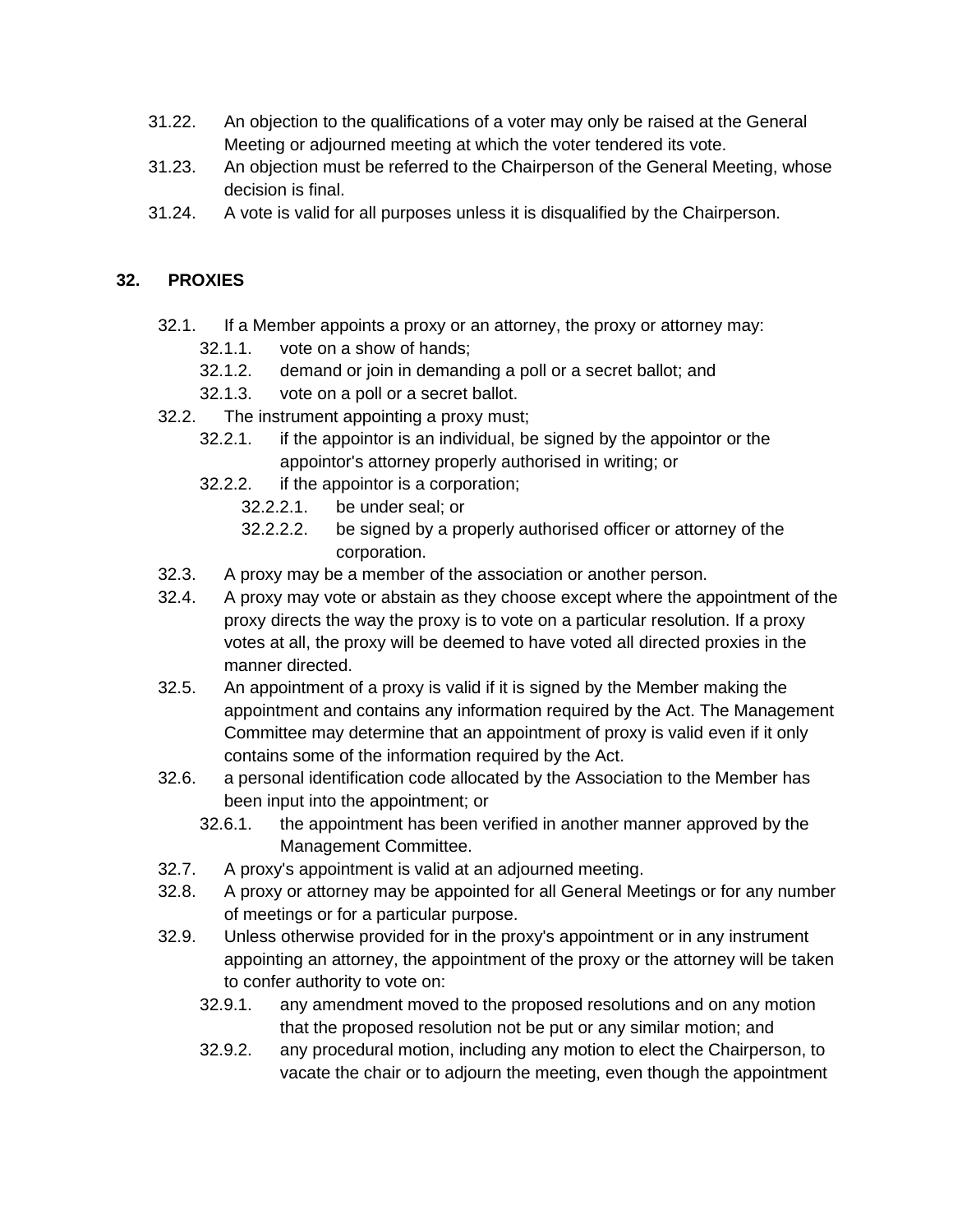may specify the way the proxy or attorney is to vote on a particular resolution; and

- 32.9.3. all motions before the meeting.
- 32.10. If a proxy appointment is signed by the Member but does not name the proxy or proxies in whose favour it is given, the Chairperson may either exercise the proxy or complete the appointment by inserting the name or names of one or more Management Committee members or the Secretary.
- 32.11. The written appointment of a proxy or attorney must be received by the Association, at least 48 hours (unless otherwise specified in the notice of meeting to which the proxy relates) before:
	- 32.11.1. the time for holding the meeting or adjourned meeting at which the proxy or attorney proposes to vote; or
	- 32.11.2. the taking of a poll or secret ballot at which the proxy or attorney proposes to vote.
- 32.12. The Association receives an appointment of a proxy or a power of attorney when it is received at:
	- 32.12.1. the Association's registered office;
	- 32.12.2. a facsimile number at the Association's registered office; or
	- 32.12.3. a place, facsimile number or electronic address specified for that purpose in the notice of meeting.
- 32.13. A vote cast in accordance with an appointment of proxy or power of attorney is valid even if before the vote was cast the appointor:
	- 32.13.1. died;
	- 32.13.2. became mentally incapacitated; or
	- 32.13.3. revoked the proxy or power, unless any written notification of the death, mental incapacitation or revocation was received by the Association before the relevant meeting or adjourned meeting.
- 32.14. An instrument appointing a proxy must be in writing and be in the following or similar form;

"Rachie's Ratirement Home Incorporated:

I, *[name of member]* of *[name of organisation if any]*, being a member of the association, appoint *[name of proxy]*, of *[name of organisation if any]* as my proxy to vote for me on my behalf at the (annual) general meeting of the association, to be held on the day of *[date of meeting]* and at any adjournment of the meeting.

This form is to be used *[in favour of/against]* the following resolutions:

*[List relevant resolutions]*

Signed, *[name of member] [signature] [date of signature]*"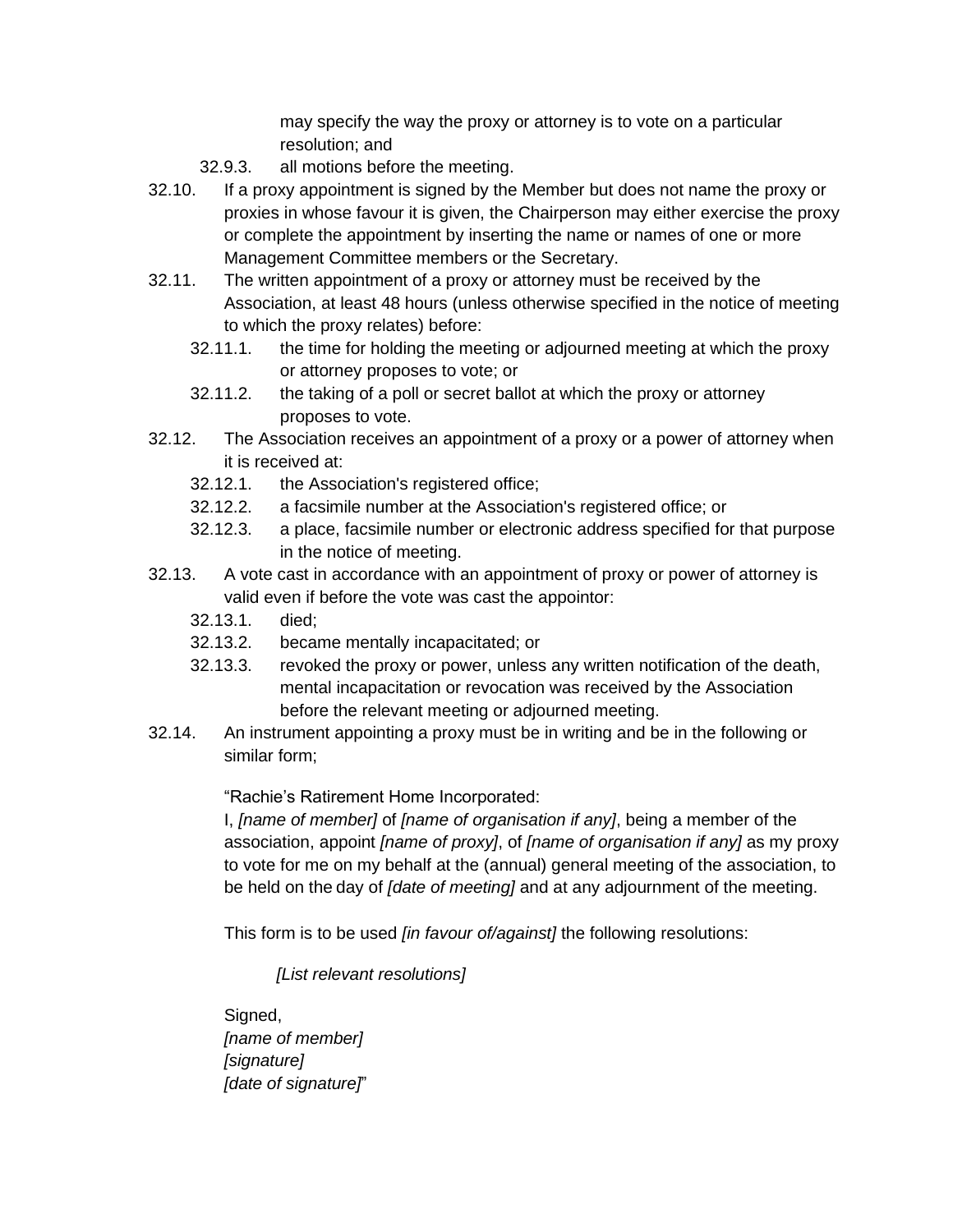## **33. MINUTES OF GENERAL MEETINGS**

- 33.1. The secretary must ensure full and accurate minutes of all questions, matters, resolutions and other proceedings of each general meeting are entered in a minute book.
- 33.2. To ensure the accuracy of the minutes;
	- 33.2.1. the minutes of each general meeting must be signed by the chairperson of the meeting, or the chairperson of the next general meeting, verifying their accuracy; and
	- 33.2.2. the minutes of each annual general meeting must be signed by the chairperson of the meeting, or the chairperson of the next meeting of the association that is a general meeting or annual general meeting, verifying their accuracy.
- 33.3. If asked by a member of the association, the secretary must, within 28 days after the request is made;
	- 33.3.1. make the minute book for a particular general meeting available for inspection by the member at a mutually agreed time and place; and
	- 33.3.2. give the member copies of the minutes of the meeting.
- 33.4. The association may require the member to pay the reasonable costs of providing copies of the minutes.

# **34. FUNDS**

- 34.1. The funds of the Association are to be derived from annual Membership fees, donations, operational activities, fundraising events and other sources as the Management Committee determines.
- 34.2. The income and property of the Association will only be applied towards the promotion of the Objects, and the Association will not be carried on for the profit or gain of the Members, neither while it is operating nor on a winding up.
- 34.3. No income, profit or assets (whether in money, property or other benefits) will be paid, distributed or transferred directly or indirectly to any Member, except for payments to a Member as genuine compensation for services provided to, or reasonable expenses incurred on behalf of the Association, or such other payments, distributions or transfers as may be permitted by the Applicable Notfor Profit Laws.
- 34.4. The funds of the association must be kept in an account in the name of the association in a financial institution decided by the management committee.
- 34.5. Records and accounts must be kept in the English language showing full and accurate particulars of the financial affairs of the association.
- 34.6. If a payment of \$100 or more is made by cheque, the cheque must be signed by the president, the secretary or the treasurer.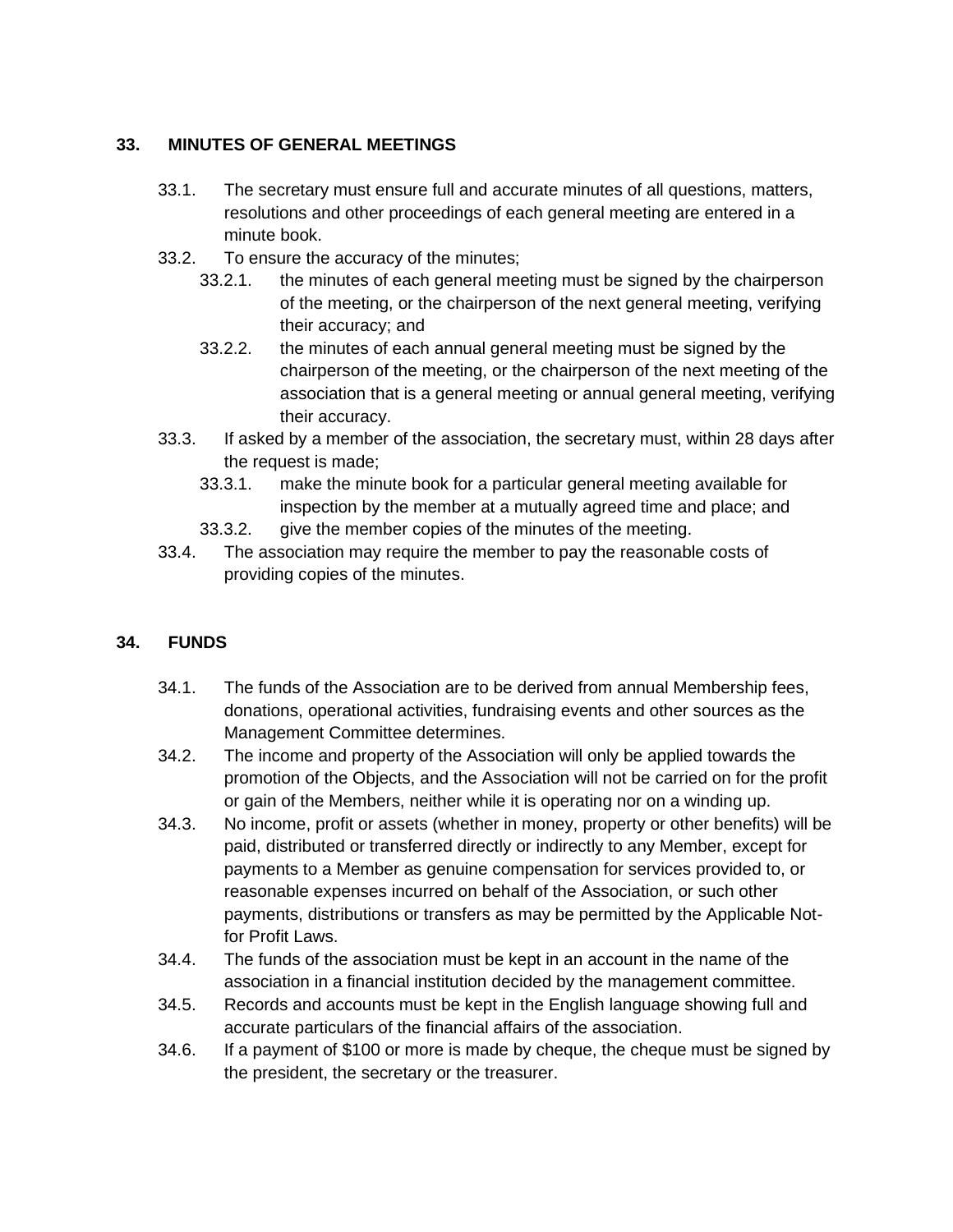- 34.7. Cheques, other than cheques for wages, allowances or petty cash recoupment, must be crossed not negotiable.
- 34.8. A petty cash account must be kept on the imprest system, and the management committee must decide the amount of petty cash to be kept in the account.
- 34.9. All expenditure must be approved or ratified at a management committee meeting.
- 34.10. All money received by the Association must be deposited as soon as practicable and without deduction to the credit of the Association's bank account.
- 34.11. All payments by the Association, whether by cheque, other negotiable instrument, debit to an account or an electronic transfer of funds must:
	- 34.11.1. only be drawn on the Association's bank account if the expenditure has been authorised by the Management Committee; and
	- 34.11.2. be executed only by a person or persons authorised by the Management **Committee**
- 34.12. The Treasurer must ensure that the annual statement of accounts of the Association are prepared in accordance with the Act and with proper accounting practices appropriate for the Association; and that the annual statement of accounts are presented to the Annual General Meeting in accordance with the Act.
- 34.13. The Treasurer must, in accordance with the Act, cause:
	- 34.13.1. the annual statement of accounts of the Association to be audited each Financial Year; and
	- 34.13.2. an auditor's report to be produced.
- 34.14. The Association must seek gifts, contributions or donations of money or property from the public.
- 34.15. If the Association accepts a gift, contribution or donation of money or property, the Association must give the donor a receipt, and otherwise comply with all applicable laws in relation to any such gift, contribution or donation, including without limitation (if and to the extent applicable) the Applicable Not-for-Profit Laws.

# **35. RECORDS**

- 35.1. The accounting and financial records of the Association will be maintained in accordance with the Act and kept in the custody of the Association.
- 35.2. The Management Committee must provide for the safe custody of all other records (books, photographs, securities, documents including investigations or prosecutions and agendas or minutes of meetings) of the Association.
- 35.3. The Association must make the Register and auditors report available for inspection by Members at reasonable times to be determined by the Management Committee.
- 35.4. The Association must make the Register available for inspection at:
	- 35.4.1. the address of the President;
	- 35.4.2. the registered office of the Association; or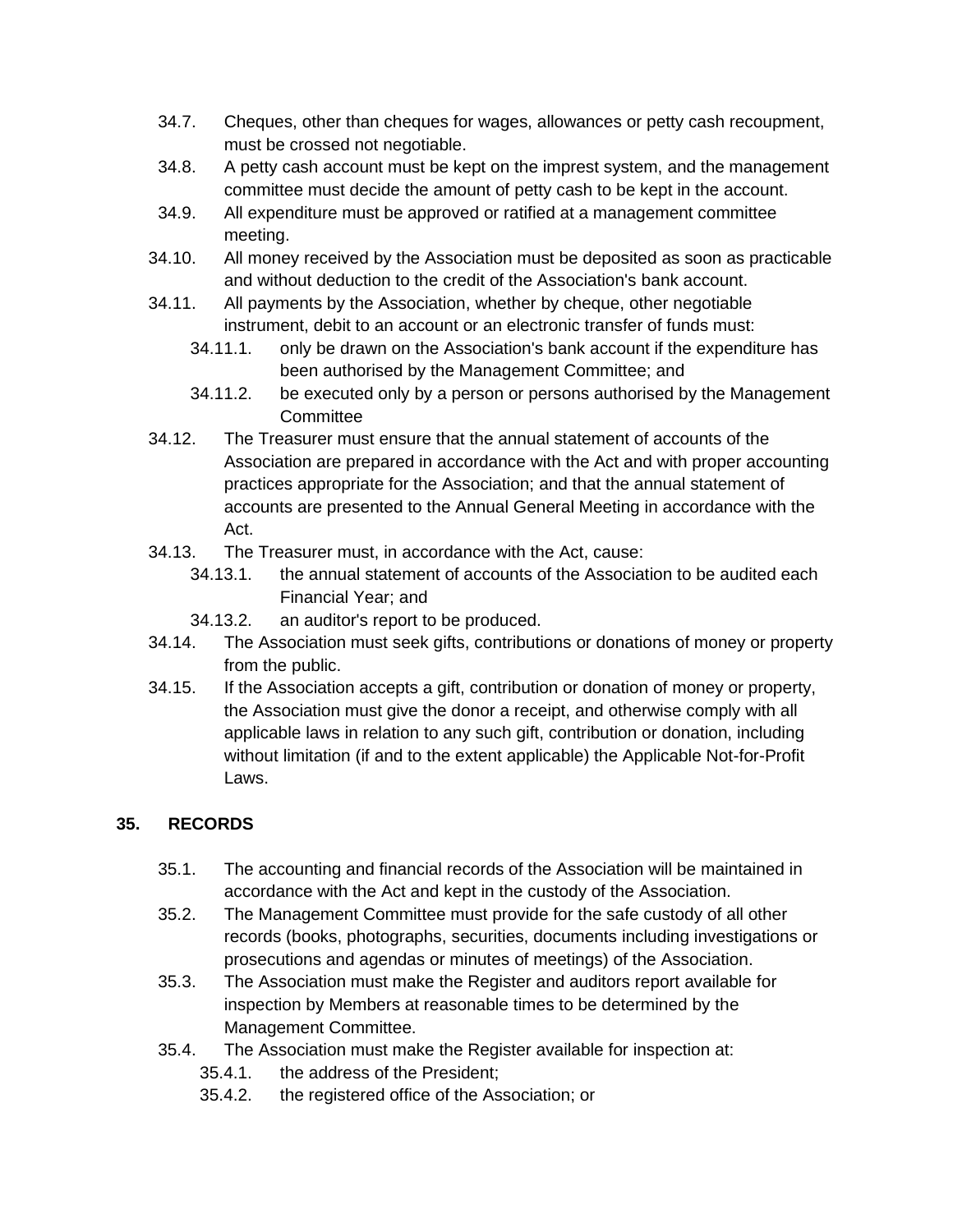- 35.4.3. any other place in Queensland nominated by the Management Committee, and must publish the place where the Register is available for inspection in each annual return.
- 35.5. Notwithstanding Clauses 35.3 and 35.4, and except as otherwise required by the Act, the Management Committee may determine whether and to what extent, and at what times and places and under what conditions, the financial records and other documents, records and books of the Association will be open for inspection by Members other than Management Committee members.

## **36. NOTICES**

- 36.1. The Association may serve a notice on a person who is entitled to notice under this Constitution by:
	- 36.1.1. serving it on the person;
	- 36.1.2. sending it by post to the person at:
		- 36.1.2.1. the person's address shown in the Register; or
		- 36.1.2.2. the address supplied by the person to the Association for sending notices to the person; or
		- 36.1.2.3. by sending it to a facsimile number or electronic address nominated by the person.
- 36.2. A document sent by post to an address:
	- 36.2.1. in Australia, by ordinary post, is taken to have been received on the second business day after the date of its posting; or
	- 36.2.2. outside Australia, by airmail, is taken to have been received on the fourth business day after the date of its posting.
- 36.3. If a document is sent by facsimile or electronic transmission, delivery of the document is taken to be effected by properly addressing and transmitting the facsimile or electronic transmission, and to have occurred on the business day following its despatch (except if transmitted after 5.00pm in which case it is taken to be served the next day).
- 36.4. Notice of every general meeting must be given to:
	- 36.4.1. every Member;
	- 36.4.2. Chief Executive Officer if appointed, and
	- 36.4.3. the Auditor, if appointed.
- 36.5. No other person is entitled to receive notice of a general meeting

# **37. BY-LAWS**

37.1. The Management Committee have the power from time to time to make, amend and repeal such Bylaws as are in its opinion necessary and desirable for the proper control, administration and management of the Association's affairs (Bylaws).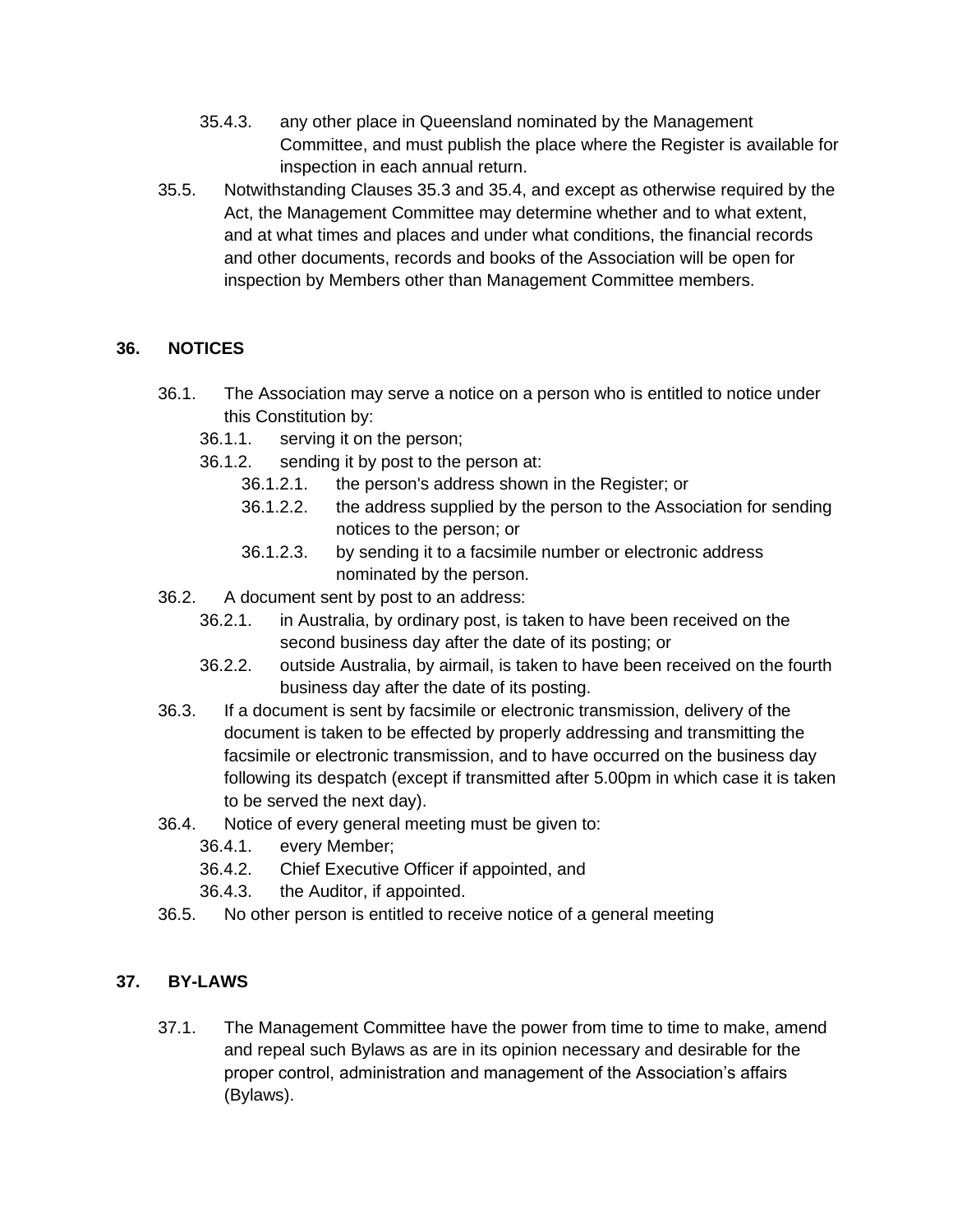- 37.2. The Bylaws:
	- 37.2.1. must be approved by the Management Committee;
	- 37.2.2. must not be inconsistent with this Constitution;
	- 37.2.3. when in force, are binding on all Members and have the same effect as this Constitution; and
	- 37.2.4. are publicly available documents.
- 37.3. The Management Committee will adopt such measures as it deems appropriate to bring to the notice of Members all Bylaws, amendments and repeals.
- 37.4. A by-law may be set aside by special resolution of members at a general meeting of the association.

#### **38. ALTERATION OF RULES**

- 38.1. The Objects and this Constitution may only be altered in accordance with the Act.
- 38.2. These rules may be amended, repealed or added to by a special resolution carried at a general meeting.
- 38.3. However an amendment, repeal or addition is valid only if it is registered by the Chief Executive.
- 38.4. The association must notify the Australian Taxation Office in writing of any amendment to the constitution, especially any amendment that will affect its entitlement for endorsement.

#### **39. COMMON SEAL**

- 39.1. The Common Seal of the Association must be kept securely in the custody of the President.
- 39.2. The Common Seal must not be attached to any instrument except by the authority of the Management Committee and the attaching of the Common Seal must be attested by the signatures of either two Management Committee members or one Management Committee member and the Secretary.

#### **40. DISSOLUTION OR WINDING UP AND DISTRIBUTION OF ASSETS**

- 40.1. The Association may be dissolved at any time by a special resolution passed at a general meeting.
- 40.2. If upon the dissolution or winding up of the Association, after the satisfaction of all of its debts and liabilities, there remains any surplus property, the surplus will not be paid to, transferred or distributed amongst the Members.
- 40.3. On dissolution or winding up, surplus property must be given or transferred to a fund, authority or institution:
	- 40.3.1. to which income tax deductible gifts can be made and which is charitable at law, and;